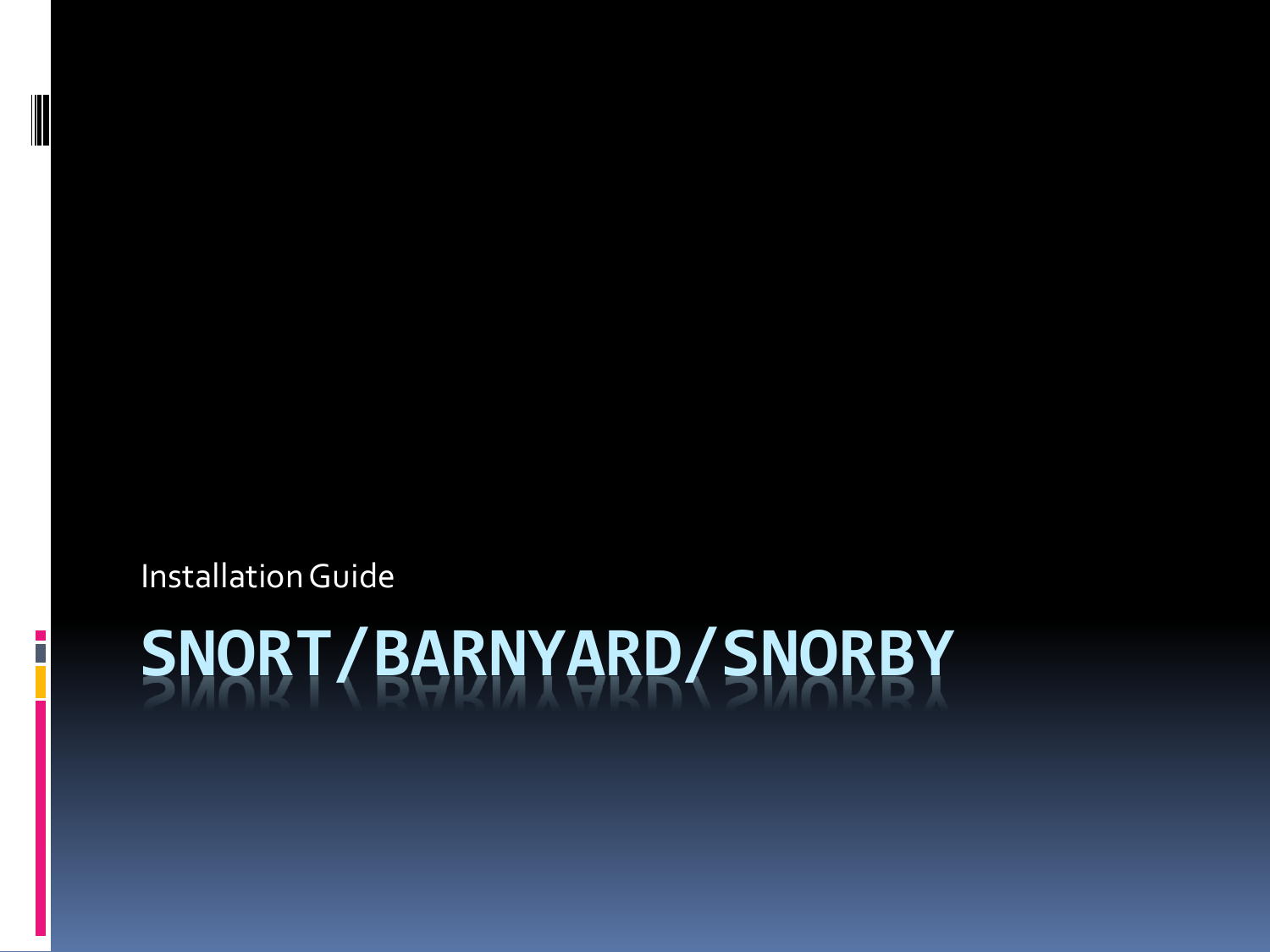# Snort

**Snort is Network Intrusion Detection System** (NIDS). Snort can sniff your network and alert you based on his rule DB if there is an attack on your computers network. It is an opensource system that is build from tcpdump (linux sniffer tool).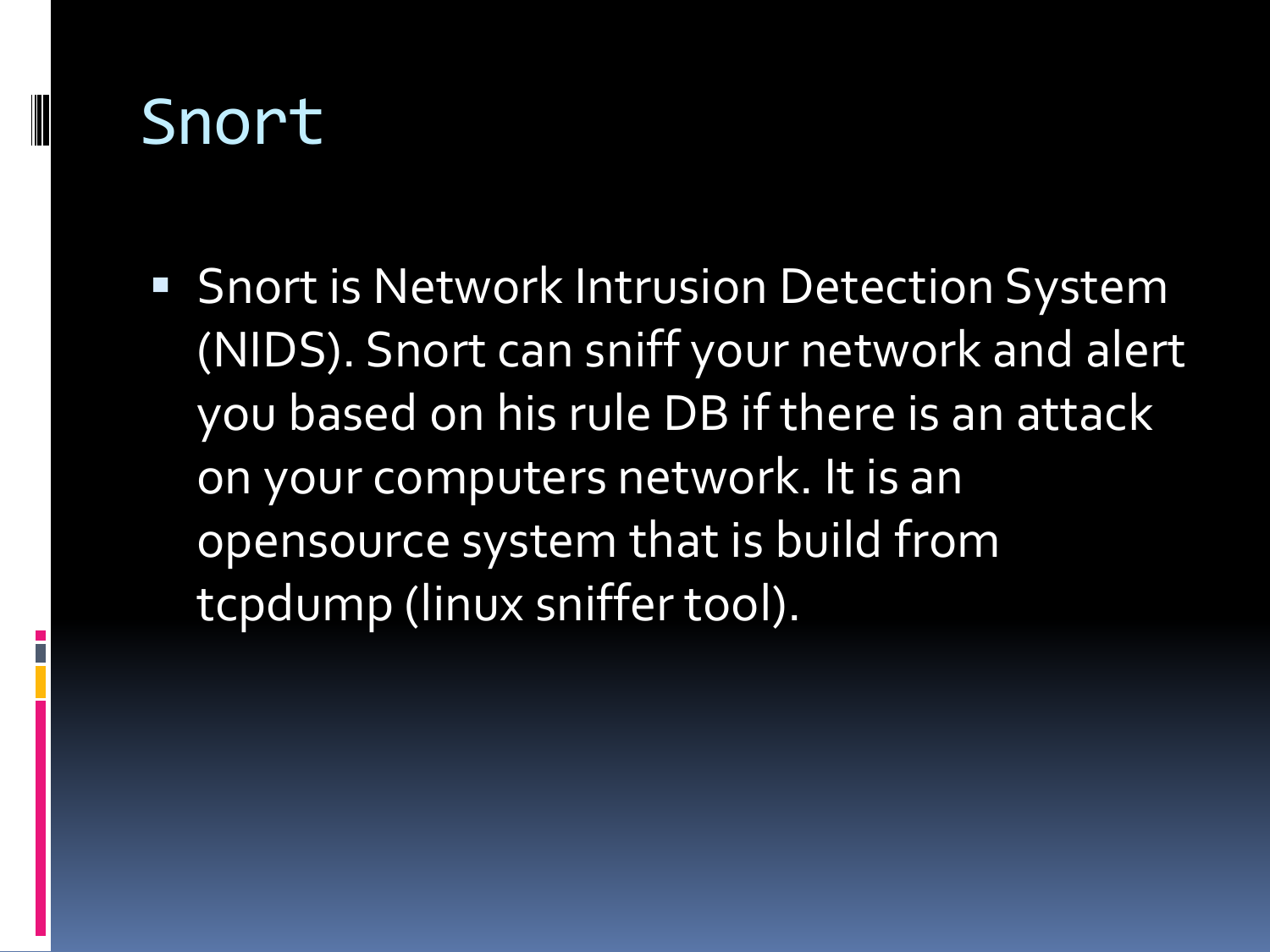# Prerequisite

- Update your system using yum update and reboot
	- yum update -y reboot
- **Install rpm forge repository**
- On i386 system

rpm -Uhv

http://apt.sw.be/redhat/el5/en/i386/rpmforge/RPMS/rpm forge-release-0.5.2-2.el5.rf.i386.rpm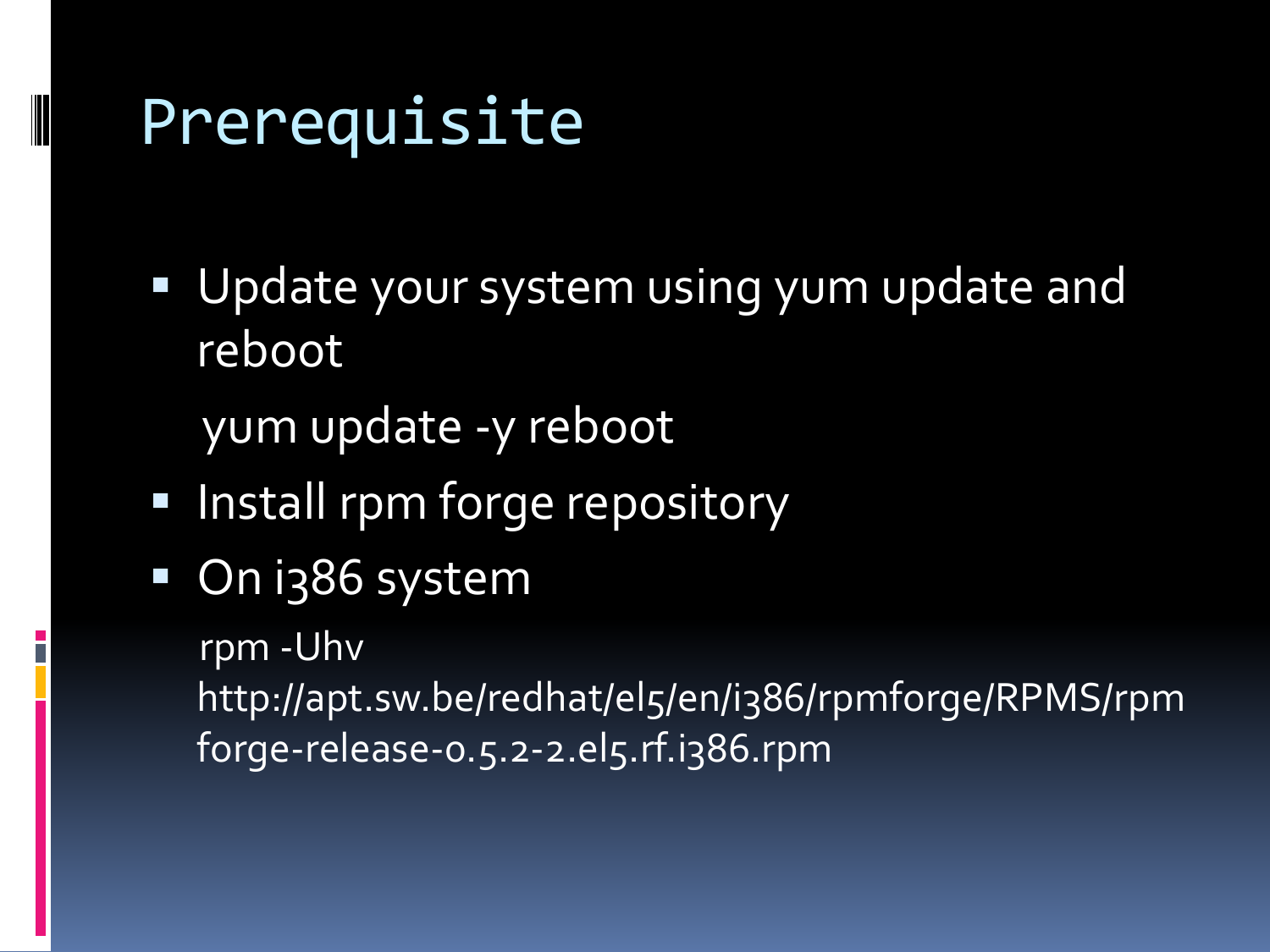## On x86\_64 system rpm-Uhv http://apt.sw.be/redhat/el5/en/x86\_64/rpmforge/RPMS/r pmforge-release-o.5.2-2.el5.rf.x86\_64.rpm

# • Install PCRE, libdnet and more prerequisite packages

yum install libdnet libdnet-devel pcre pcre-devel gcc make flex byacc bison kernel-devel libxml2-devel -y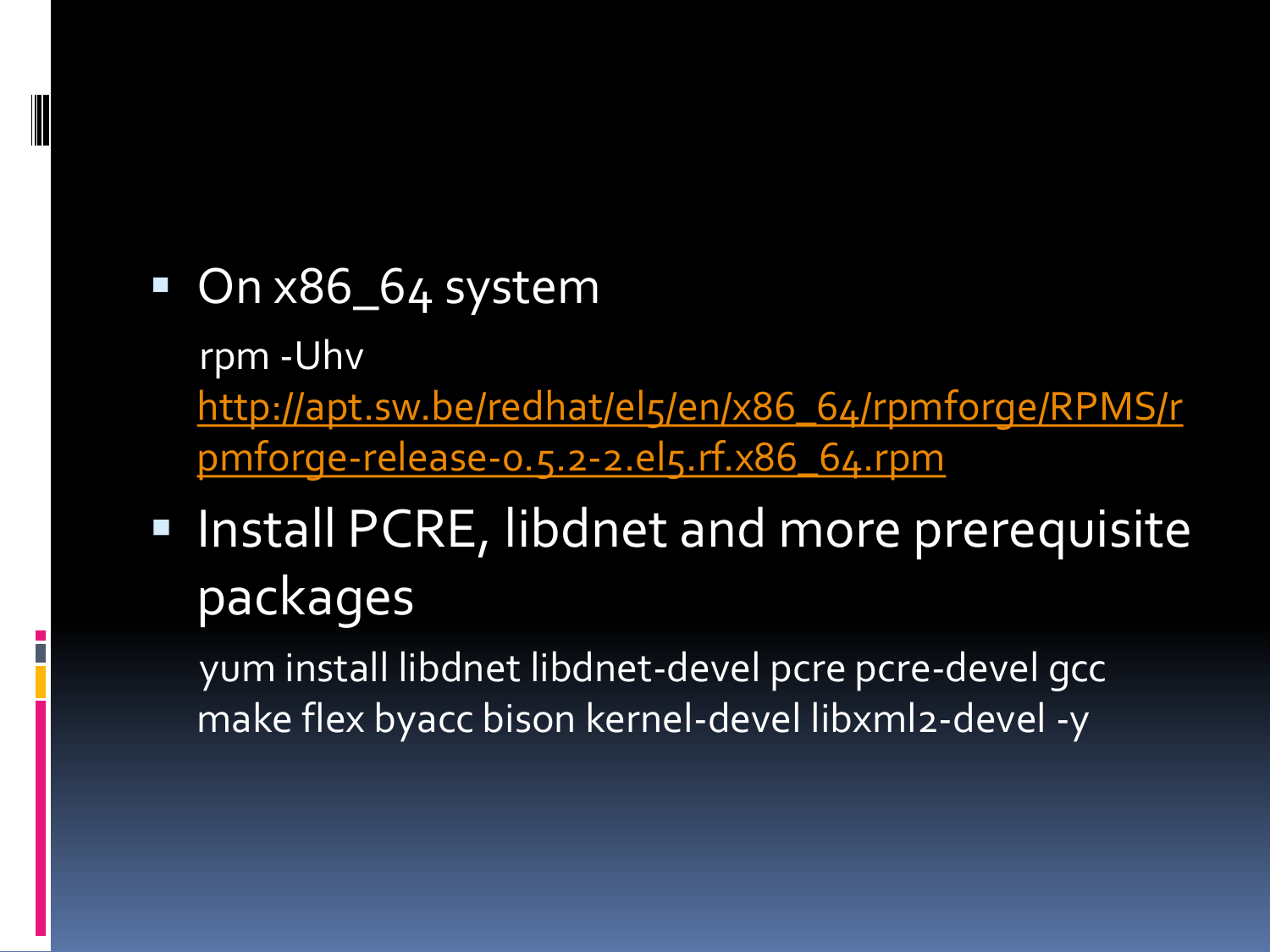# Create dir for Snort prerequisite sources mkdir /usr/local/src/snort

- Change dir to the new created directory cd /usr/local/src/snort
- **Download and install libpcap** wget http://www.tcpdump.org/release/libpcap-1.2.1.tar.gz -O libpcap.tar.gz tar zxvf libpcap.tar.gz cd libpcap-\* ./configure && make && make install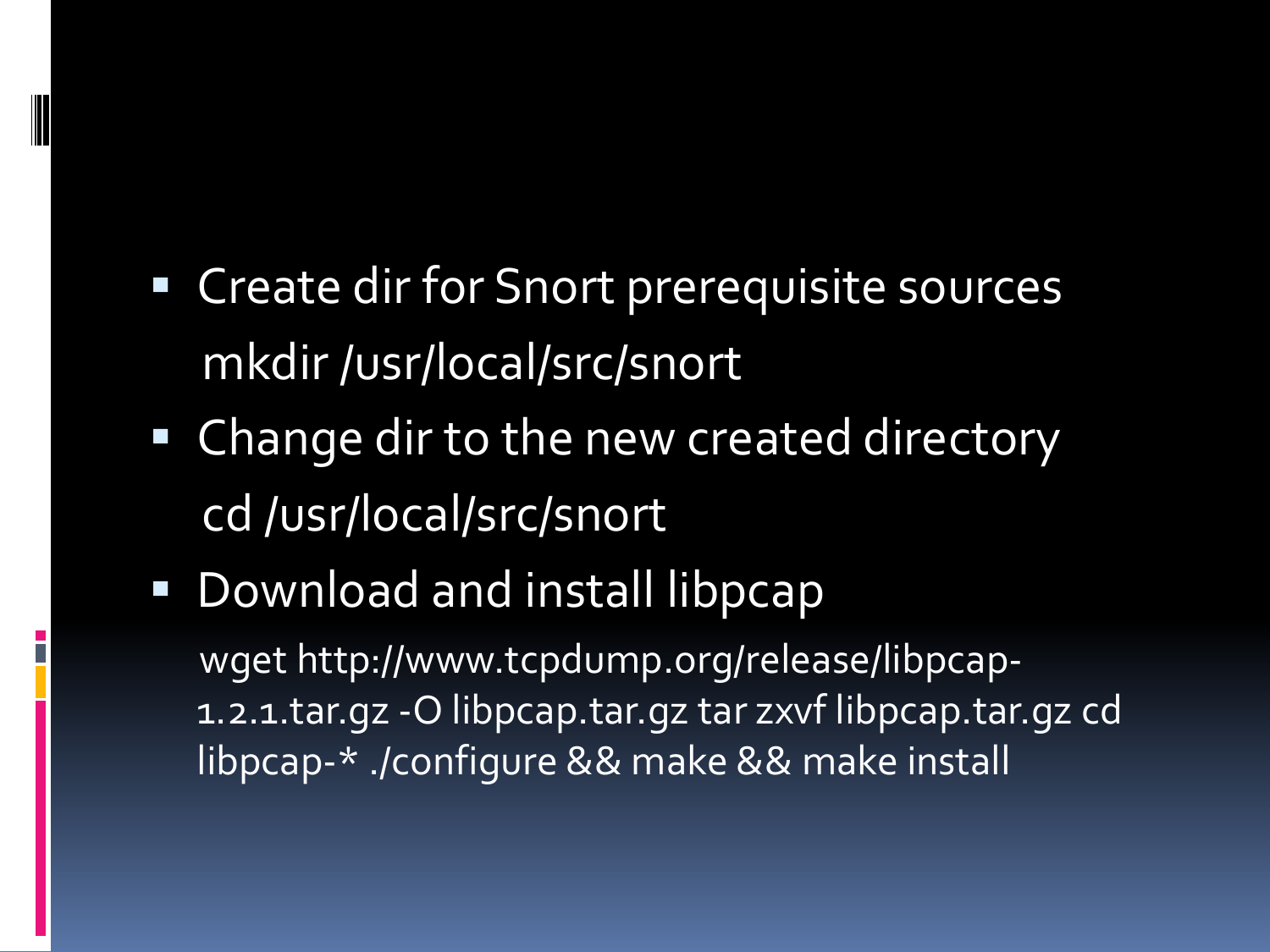- Add /usr/local/lib line to ld echo "/usr/local/lib" >> /etc/ld.so.conf  $Id$ config  $-v$
- Download and install DAQ cd/usr/local/src/snort wget http://www.snort.org/downloads/1221-O dag.tar.gz tar zxvf dag.tar.gz cd dag-\* ./configure && make && make install Idconfig  $-V$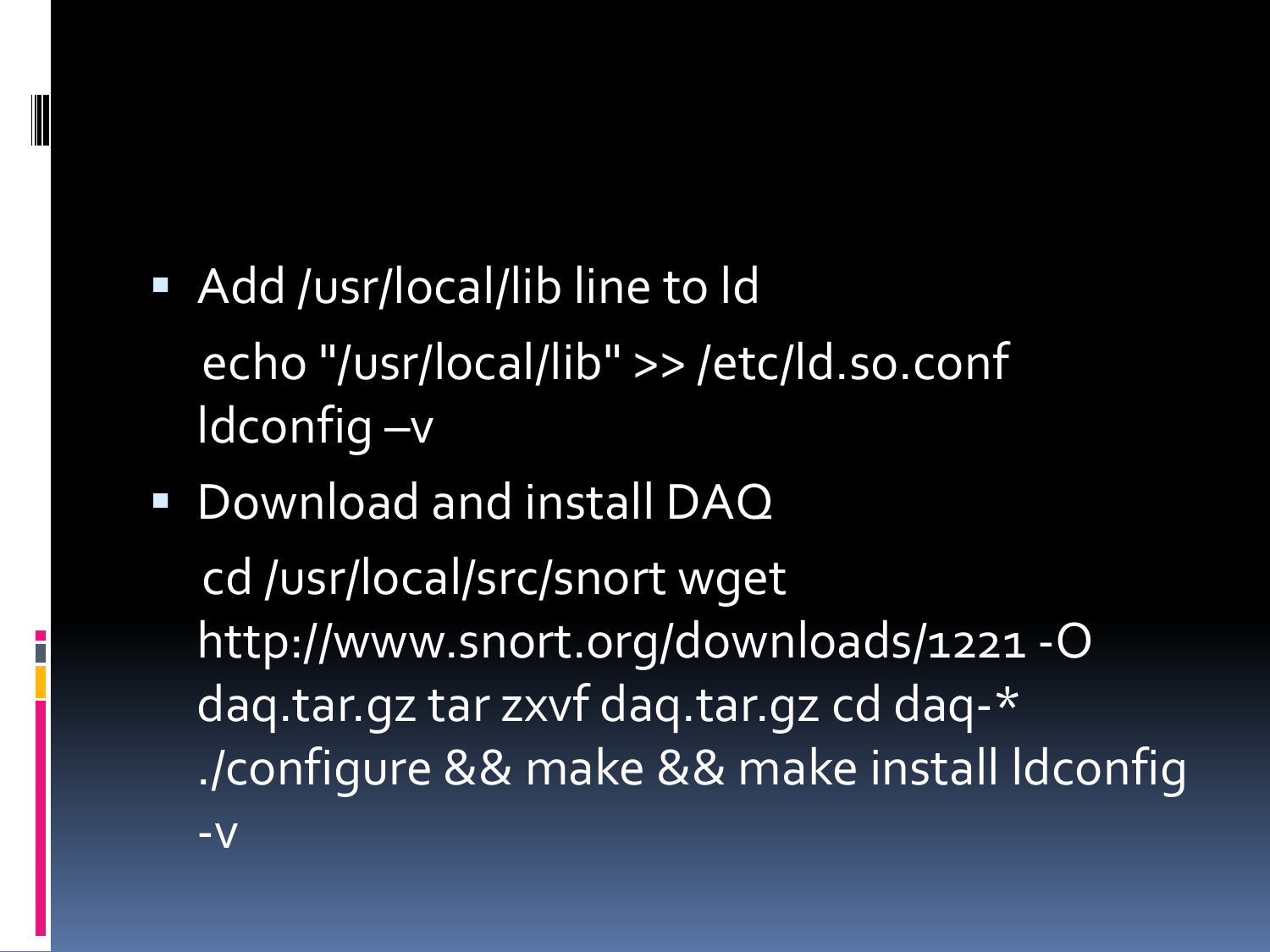# " Create snort user and group groupadd snort useradd -g snort snort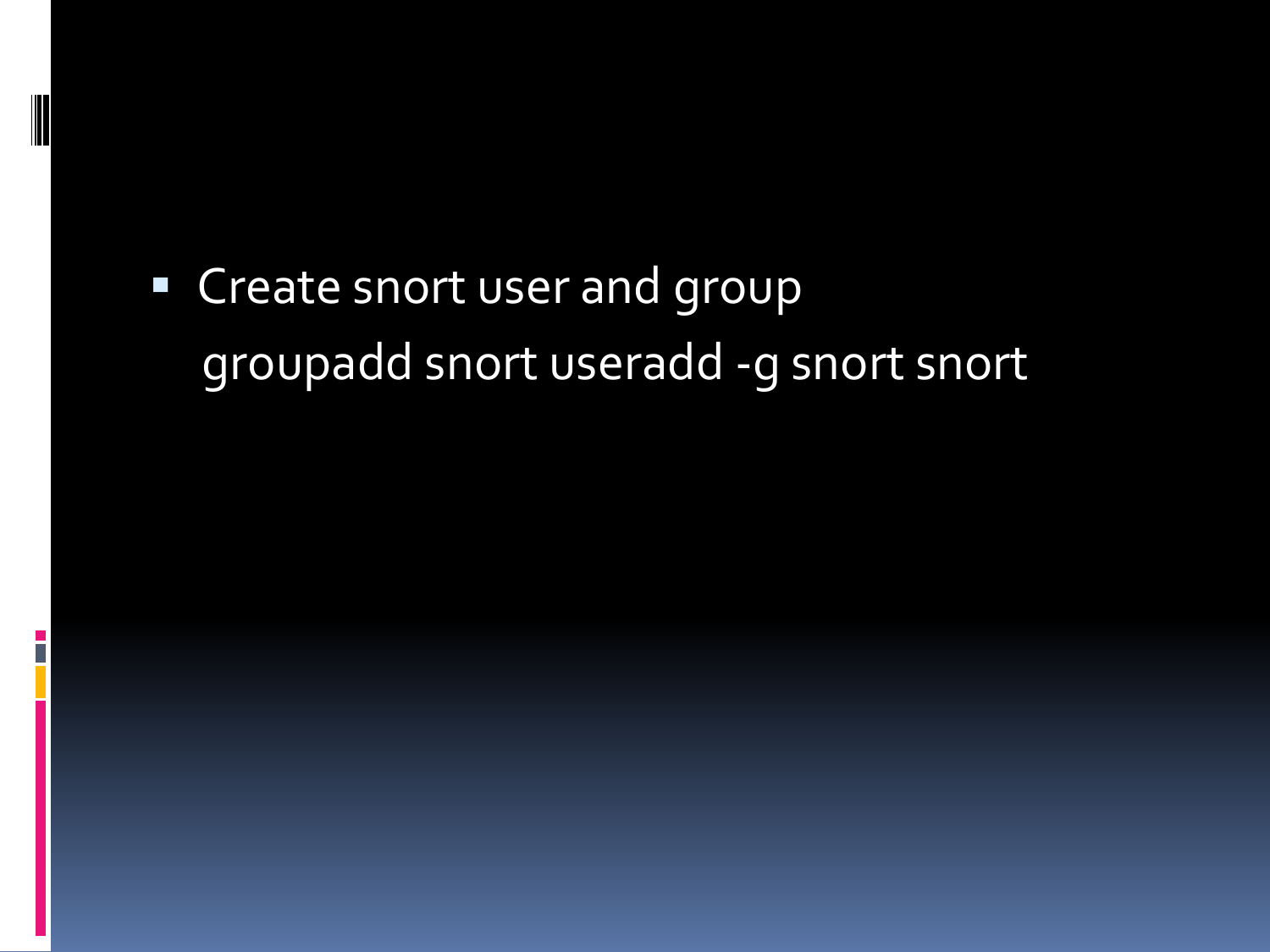# Install Snort

- Download Snort cd/usr/local/src/snort wget http://www.snort.org/downloads/1416-0 snort.tar.qz
- **Extract and install Snort** tar zxvf snort.tar.qz cd snort-2\* ./configure --prefix /usr/local/snort && make && make install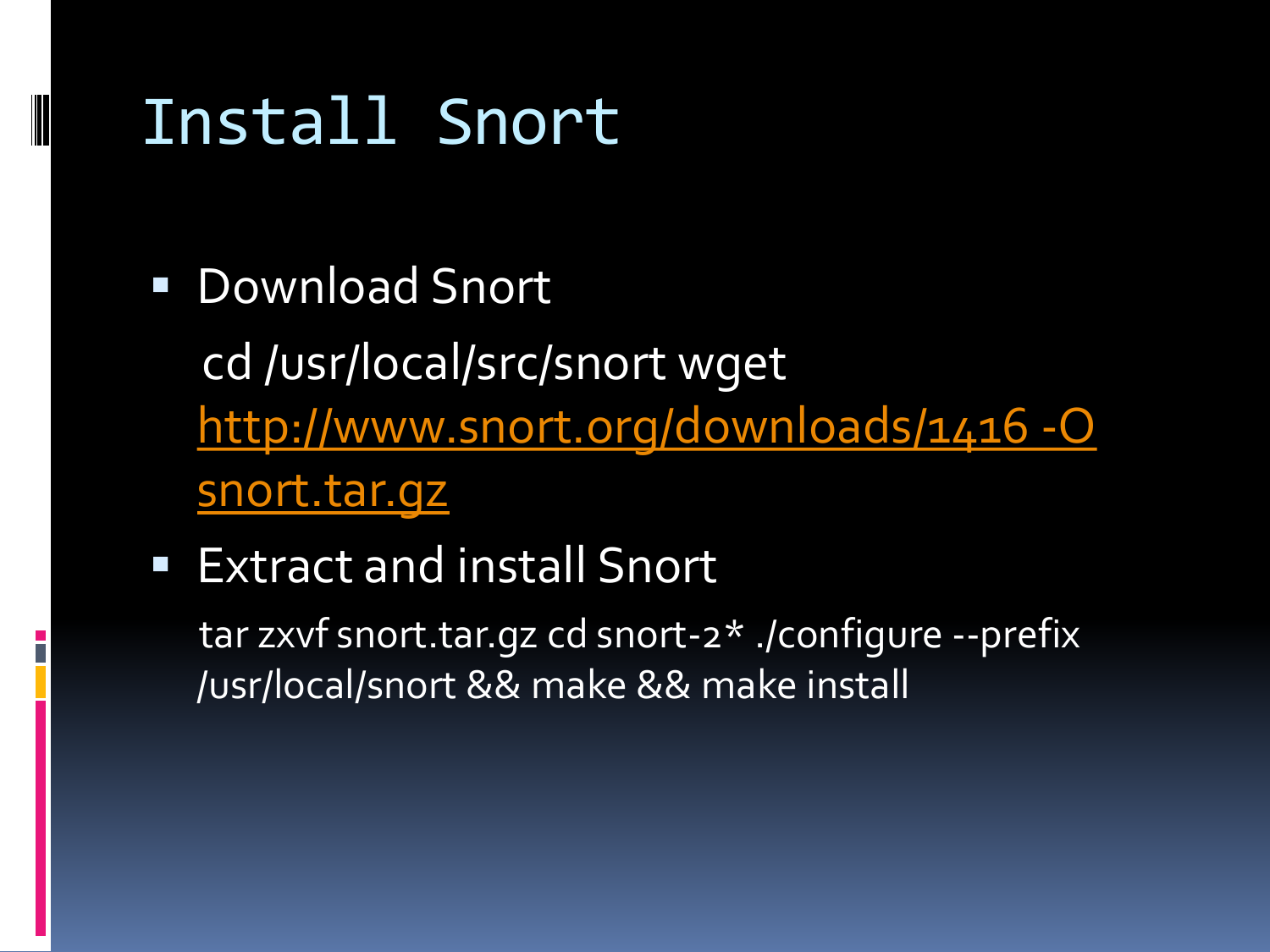# Create links for Snort files ln -s /usr/local/snort/bin/snort /usr/sbin/ ln -s /usr/local/snort/etc /etc/snort

■ Configure Snort startup script to run at startup

cp rpm/snortd /etc/init.d/ chmod +x /etc/init.d/snortd cp rpm/snort.sysconfig /etc/sysconfig/snort chkconfig --add snortd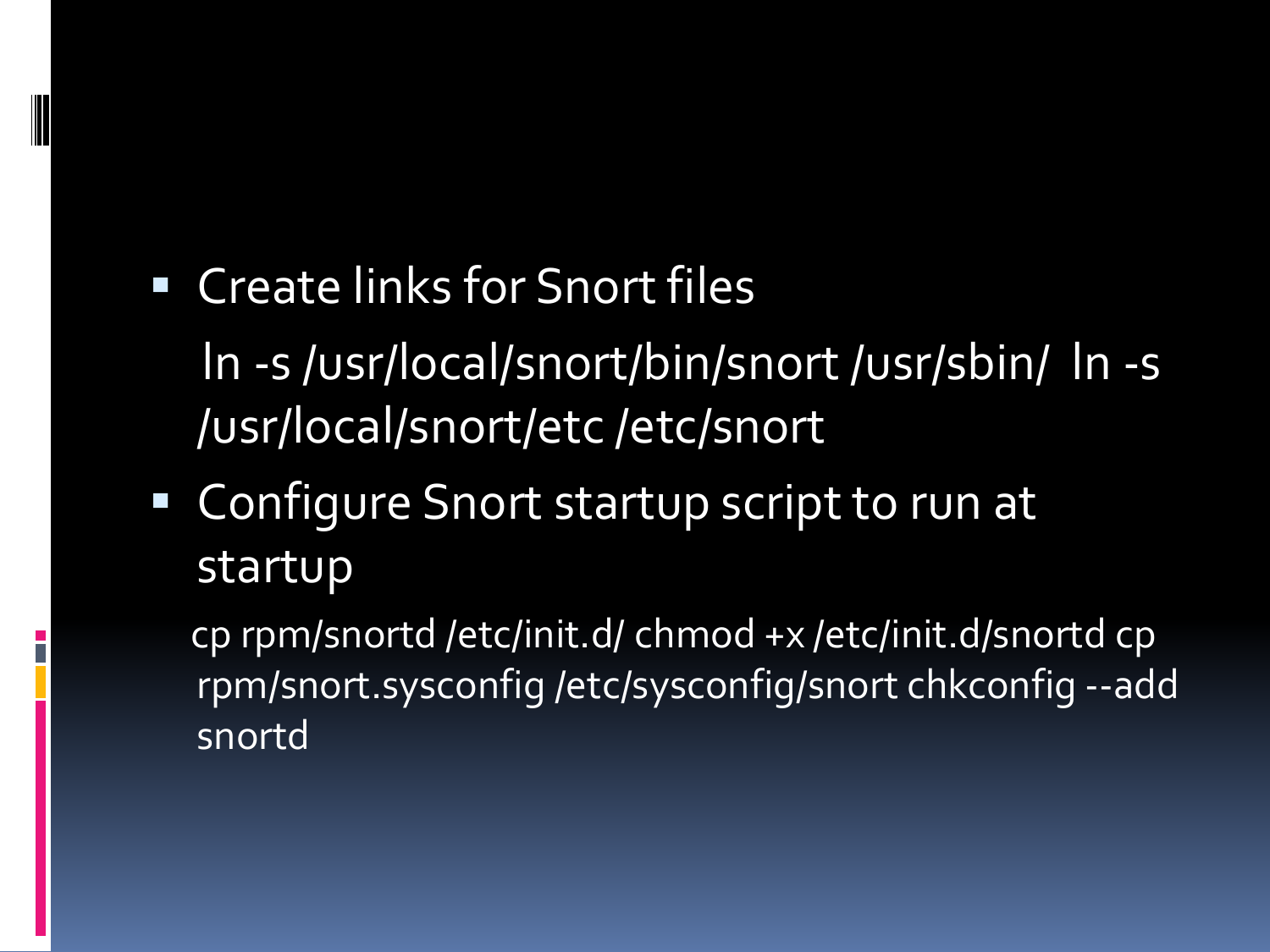- Delete following lines from snort startup file vi /etc/init.d/snortd
- Comment out the following variable in /etc/sysconfig/snort and add / to the LOGDIR variable
	- vi /etc/sysconfig/snort
- ... LOGDIR=/var/log/snort/ ... #ALERTMODE=fast ... #BINARY\_LOG=1 ...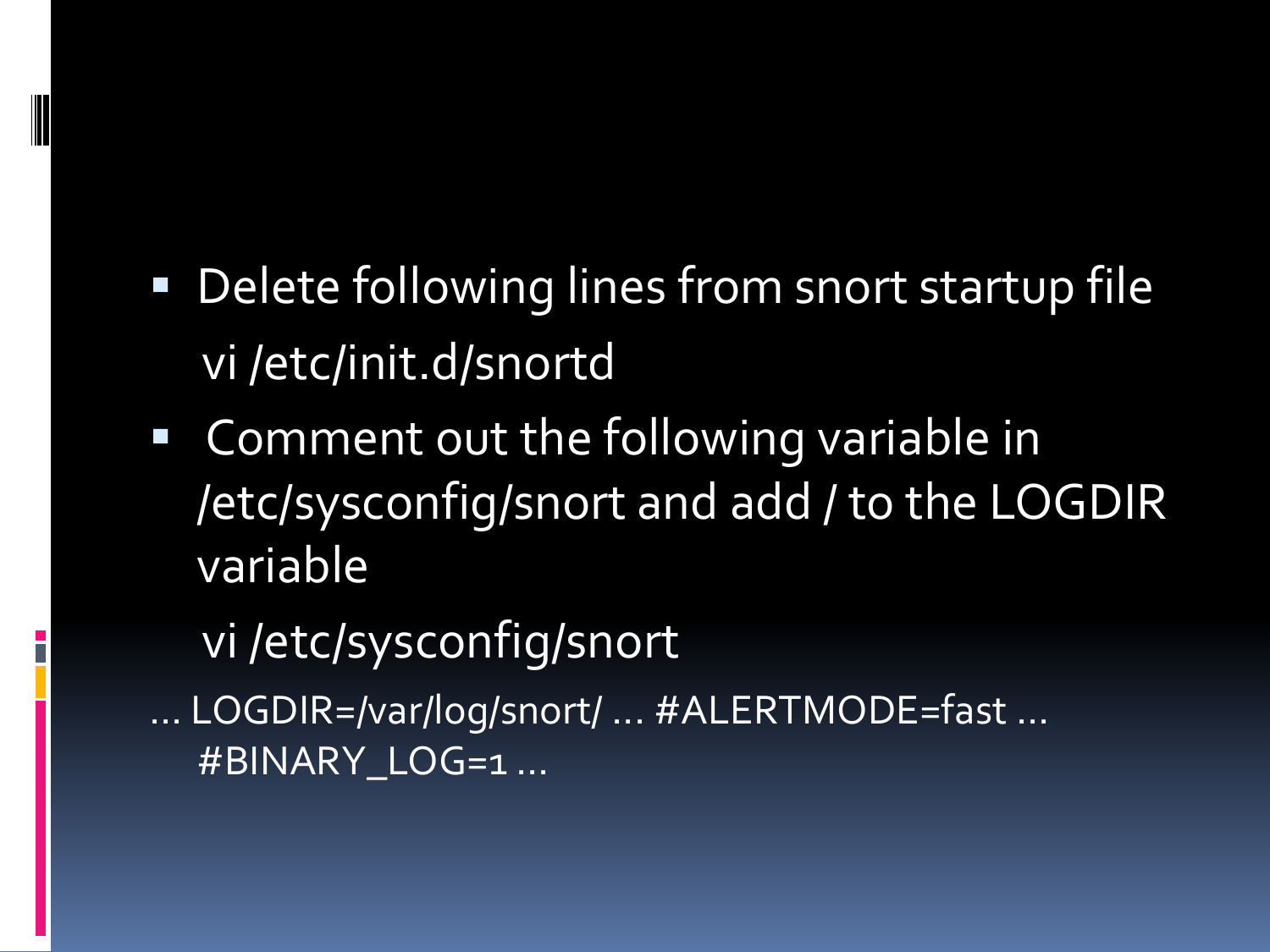- Download Snort rules files from http://www.snort.org/snort-rules to /usr/local/src/snort
- **Extract rules file in the new created directory** cd /usr/local/snort tar zxvf /usr/local/src/snort/snortrules-snapshot- $2*$

### Create directory for snort logging

mkdir -p /usr/local/snort/var/log chown snort:snort /usr/local/snort/var/log ln -s /usr/local/snort/var/log /var/log/snort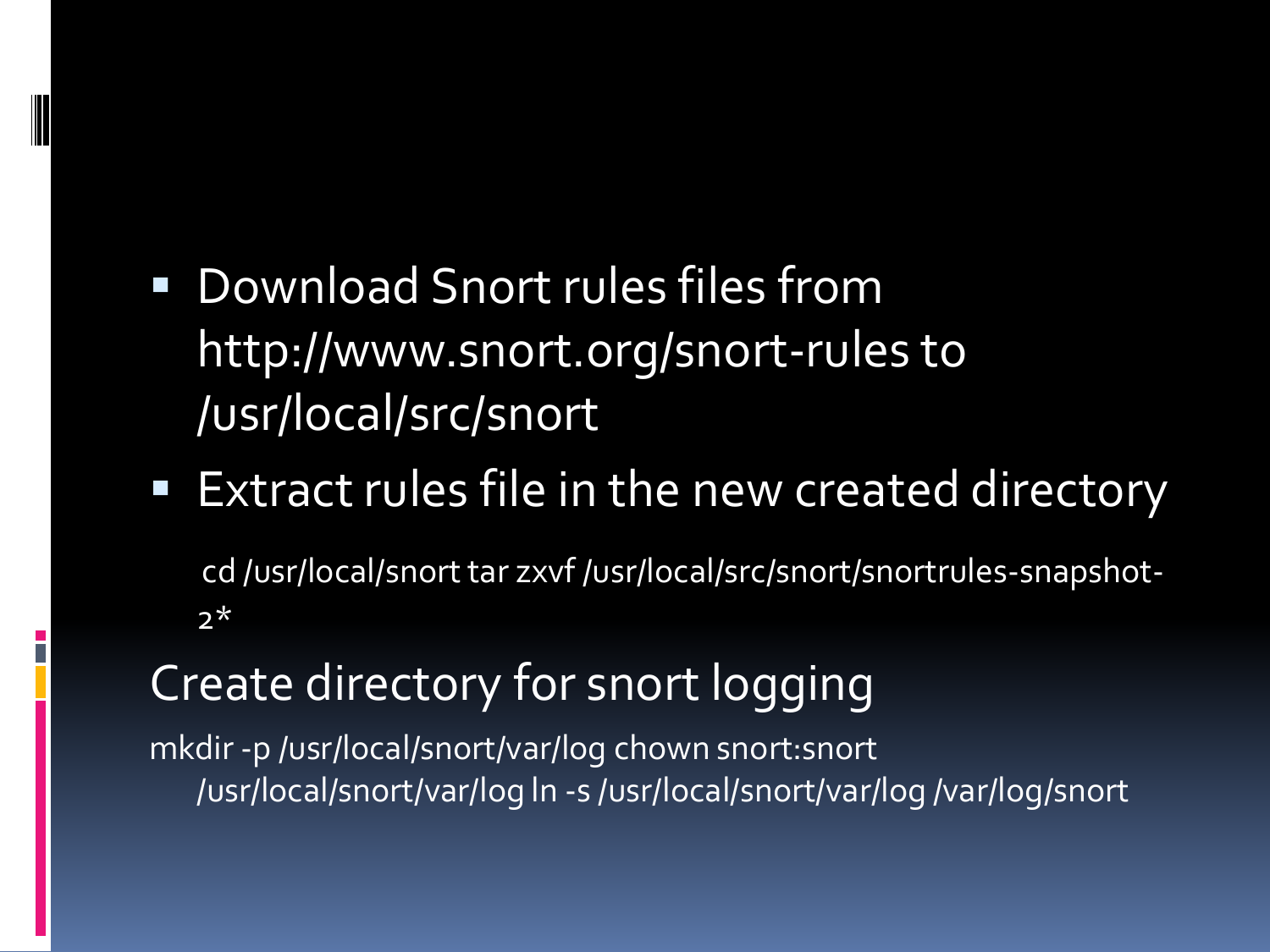# Create links for dynamic rules files and directories

ln -s /usr/local/snort/lib/snort\_dynamicpreprocessor /usr/local/lib/snort\_dynamicpreprocessor ln -s /usr/local/snort/lib/snort\_dynamicengine /usr/local/lib/snort\_dynamicengine ln -s /usr/local/snort/lib/snort\_dynamicrules /usr/local/lib/snort\_dynamicrules

**Set snort permissions** chown -R snort:snort /usr/local/snort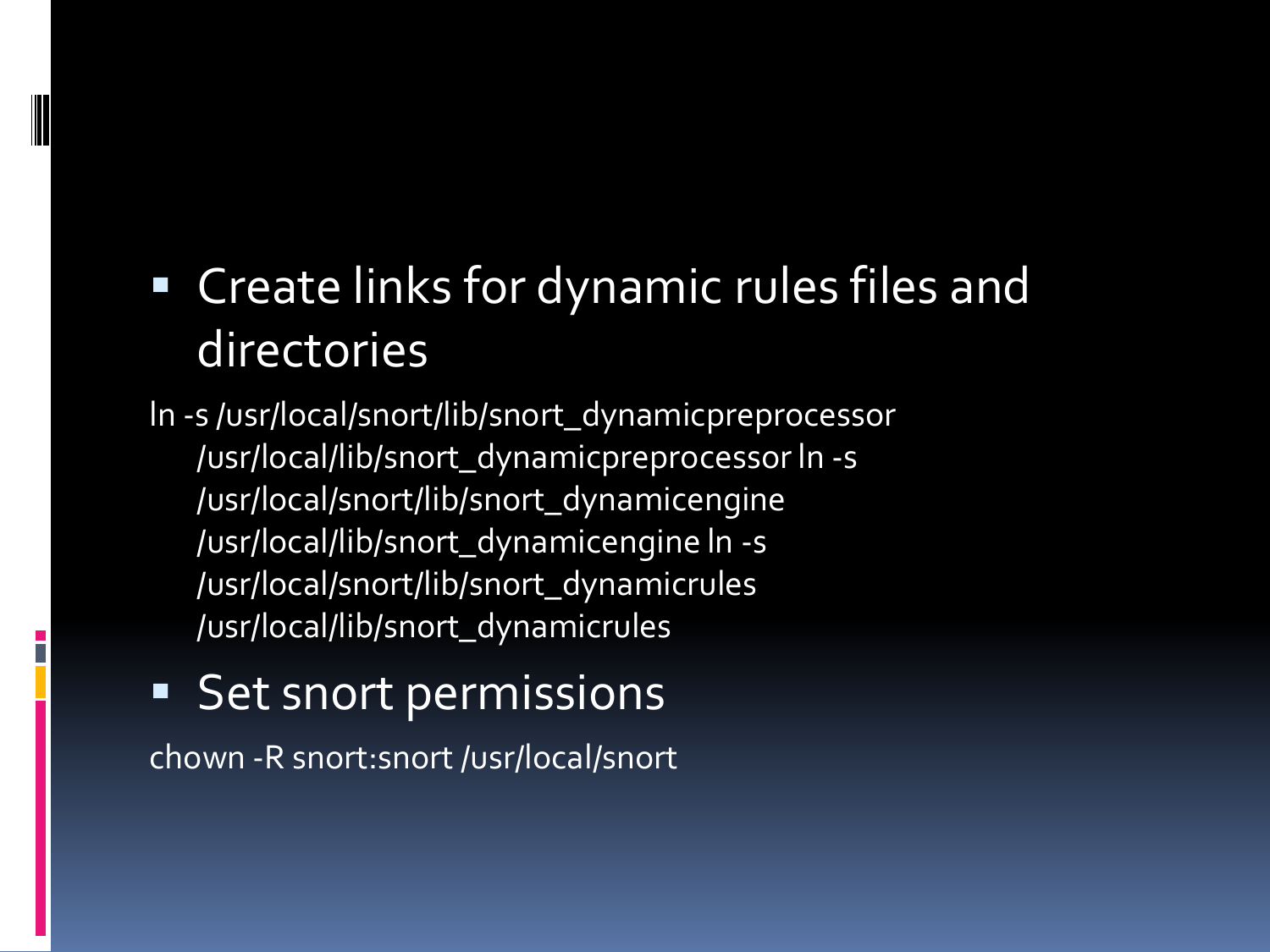Comment out or delete all reputation preprocessor configuration lines from snot.conf and configure ouput plugin

vi /usr/local/snort/etc/snort.conf

... #preprocessor reputation:  $\forall$  # memcap 500,  $\forall$  # priority whitelist,  $\setminus$ # nested\_ip inner,  $\left(\frac{H}{H}\right)$  whitelist \$WHITE\_LIST\_PATH/white\_list.rules, \ # blacklist \$BLACK\_LIST\_PATH/black\_list.rules ... output unified2: filename snort.log, limit 128 ...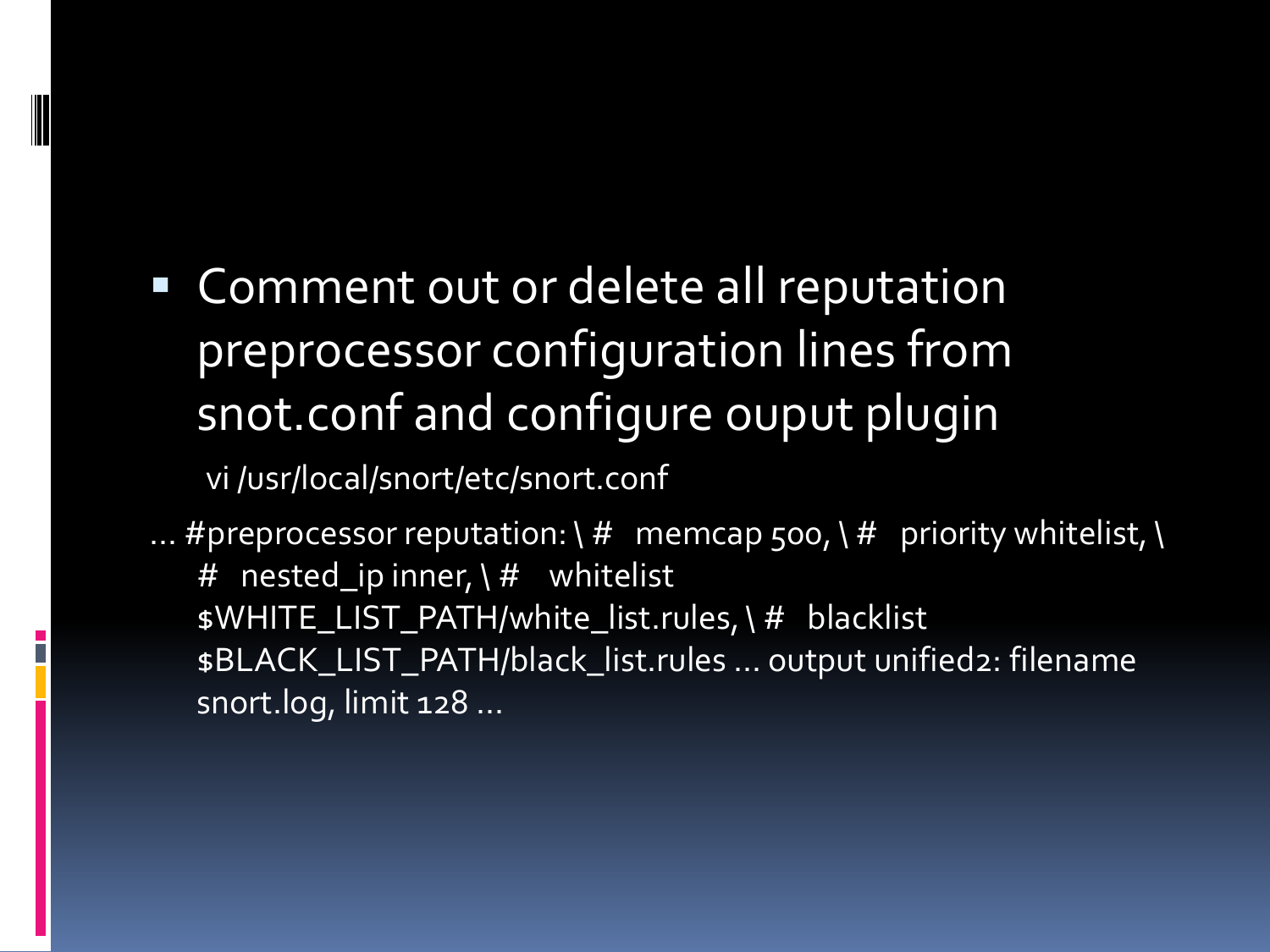# Create Dynamicrules directory

mkdir /usr/local/snort/lib/snort\_dynamicrules

- Copy dynamicrules files
- On i386 system

cp /usr/local/snort/so\_rules/precompiled/RHEL-5-5/i386/2.9.2.1/\*so /usr/local/snort/lib/snort\_dynamicrules/

# On x86\_64 system

cp /usr/local/snort/so\_rules/precompiled/RHEL-5-5/x86-64/2.9.2.1/\*so /usr/local/snort/lib/snort\_dynamicrules/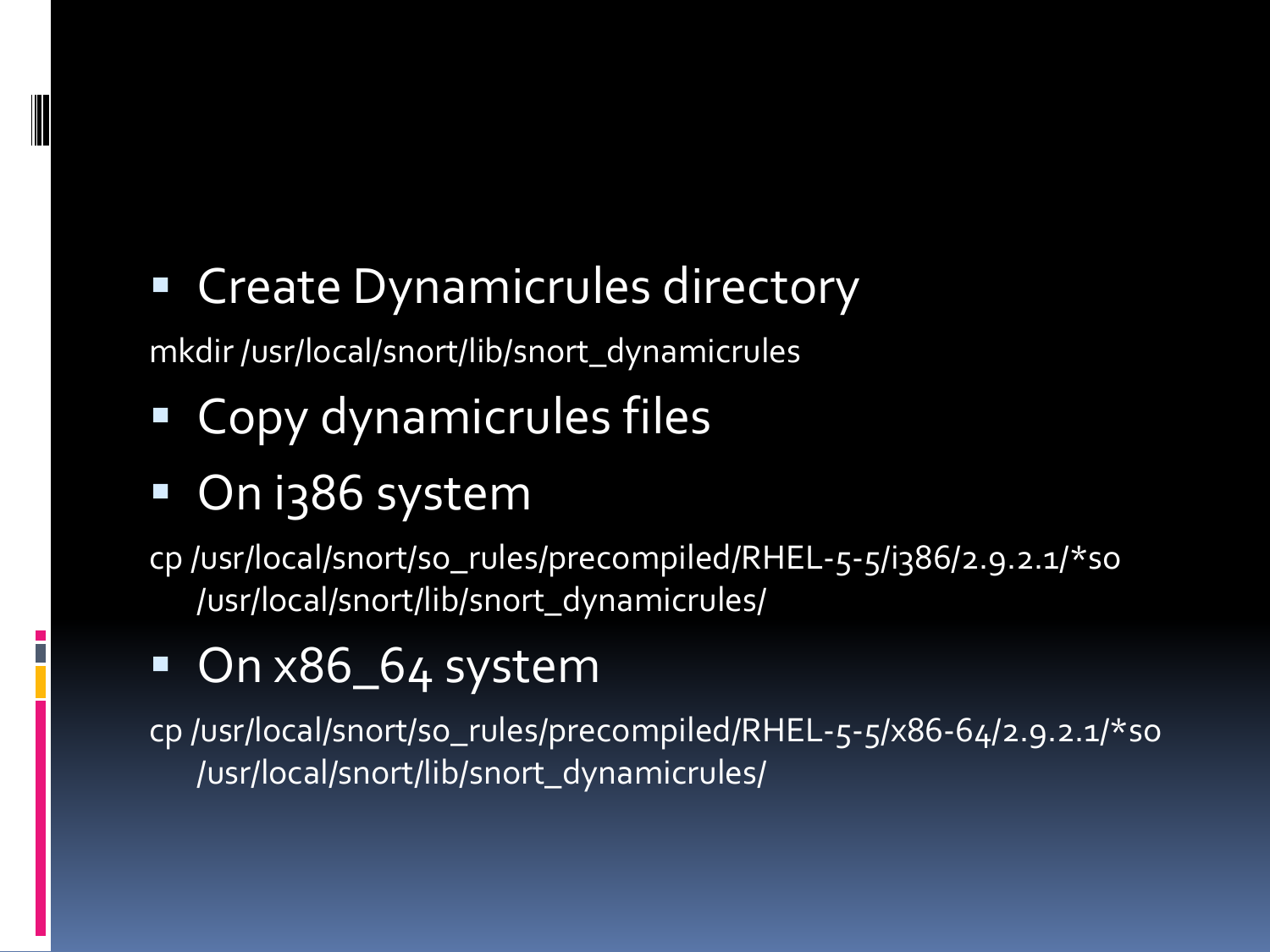#### Dump the stub rules

snort -c /usr/local/snort/etc/snort.conf --dump-dynamicrules=/usr/local/snort/so\_rules

**Enable snort dynamic rules configuration in the end** of snort.conf file

#### vi /usr/local/snort/etc/snort.conf

... # dynamic library rules include \$SO\_RULE\_PATH/bad-traffic.rules include \$SO\_RULE\_PATH/chat.rules include \$SO\_RULE\_PATH/dos.rules include \$SO\_RULE\_PATH/exploit.rules include \$SO\_RULE\_PATH/icmp.rules include \$SO\_RULE\_PATH/imap.rules include \$SO\_RULE\_PATH/misc.rules include \$SO\_RULE\_PATH/multimedia.rules include \$SO\_RULE\_PATH/netbios.rules include \$SO\_RULE\_PATH/nntp.rules include \$SO\_RULE\_PATH/p2p.rules include \$SO\_RULE\_PATH/smtp.rules include \$SO\_RULE\_PATH/snmp.rules include \$SO\_RULE\_PATH/specific-threats.rules include \$SO\_RULE\_PATH/webactivex.rules include \$SO\_RULE\_PATH/web-client.rules include \$SO\_RULE\_PATH/web-iis.rules include \$SO\_RULE\_PATH/web-misc.rules ...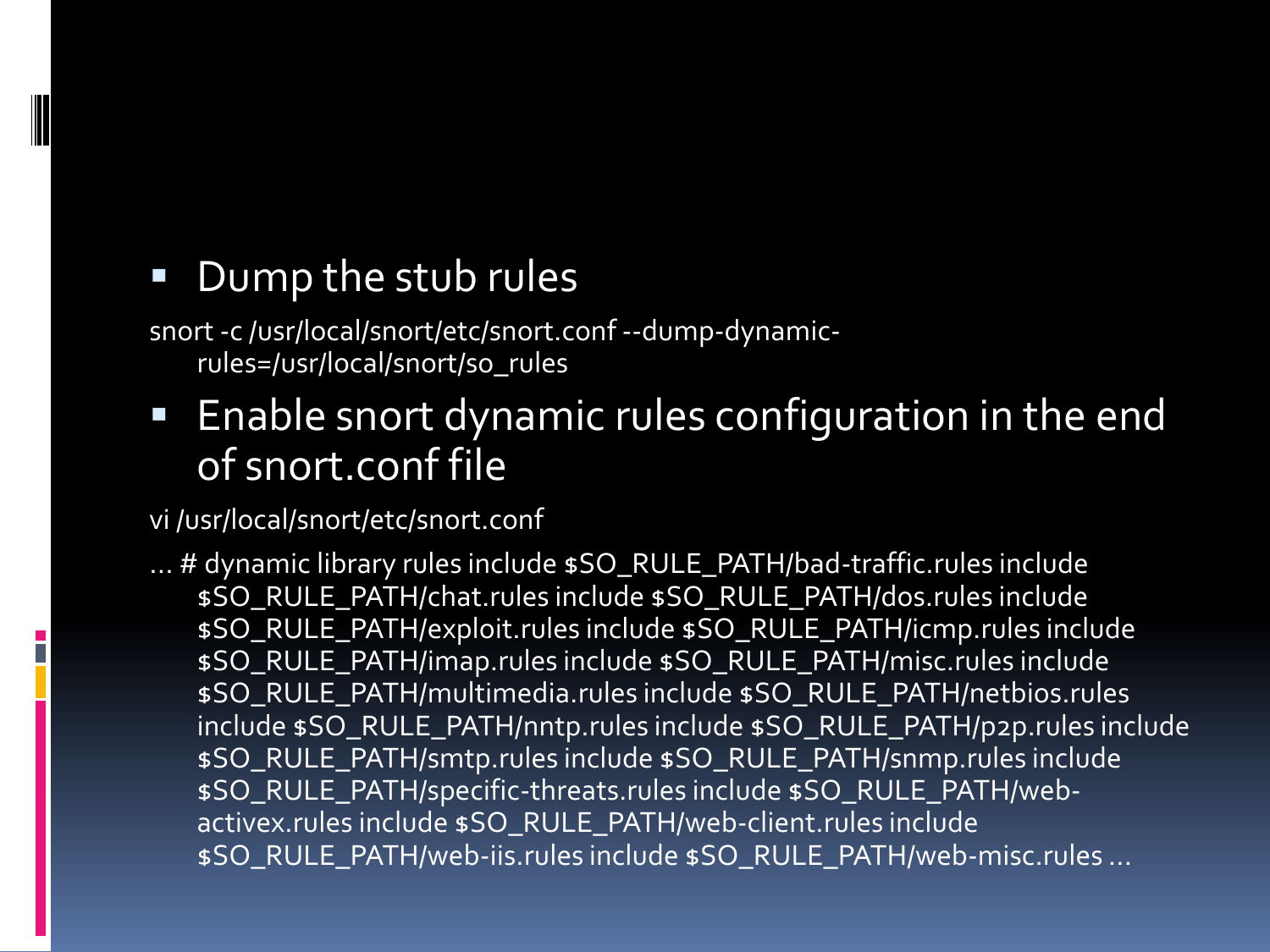# **FI Test Snort configuration**

 $\overline{\phantom{a}}$ 

#### snort -c /usr/local/snort/etc/snort.conf -T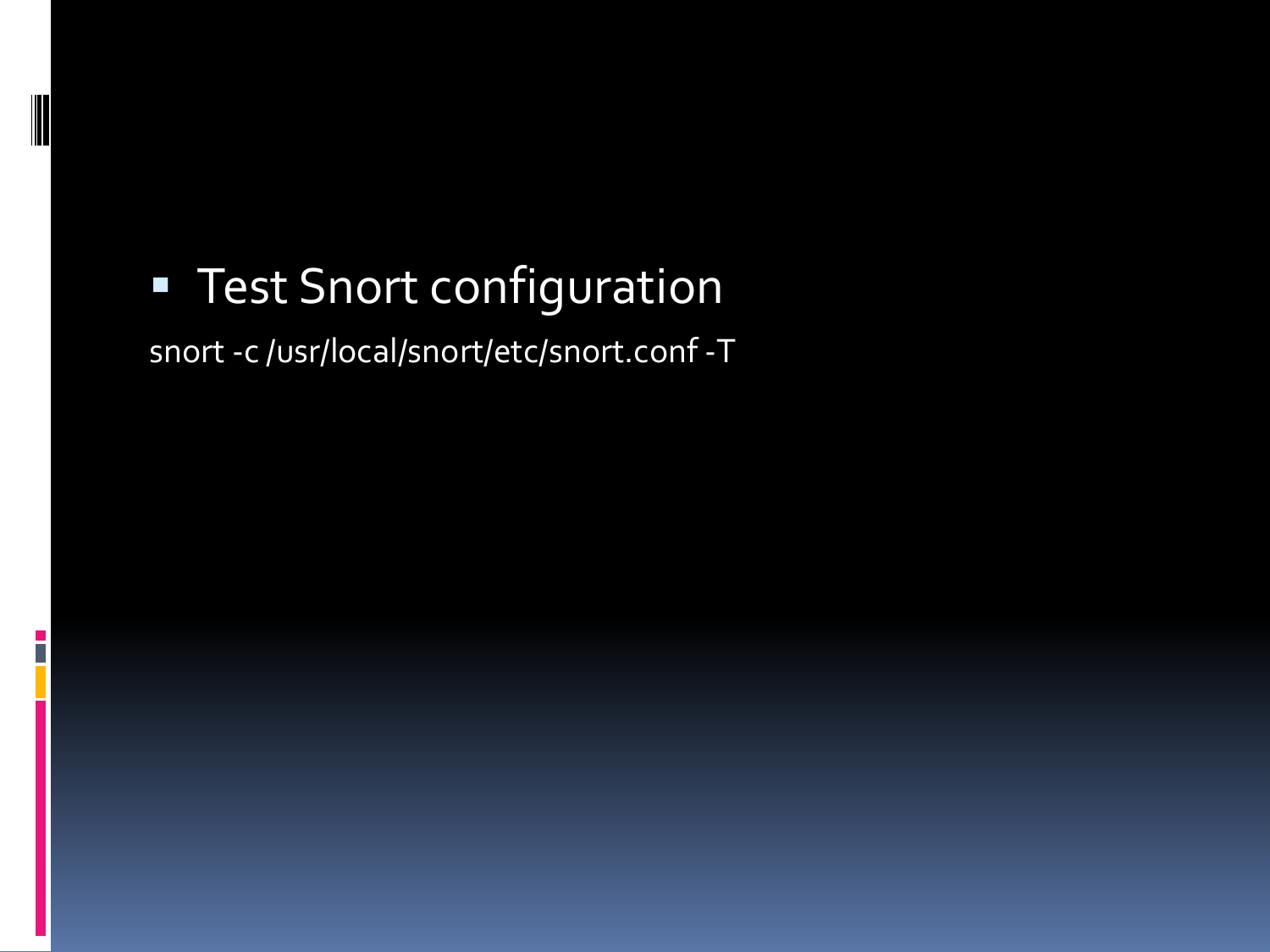# Install Barnyard

■ Barnyard is an addon for snort. Barnyard let snort to write its log and alert data very fast in a binary files and then Barnyard read those files and send them to whatever output you configure it, here we will configure to output the data to a mysql database in oreder to watch the data using php application called BASE.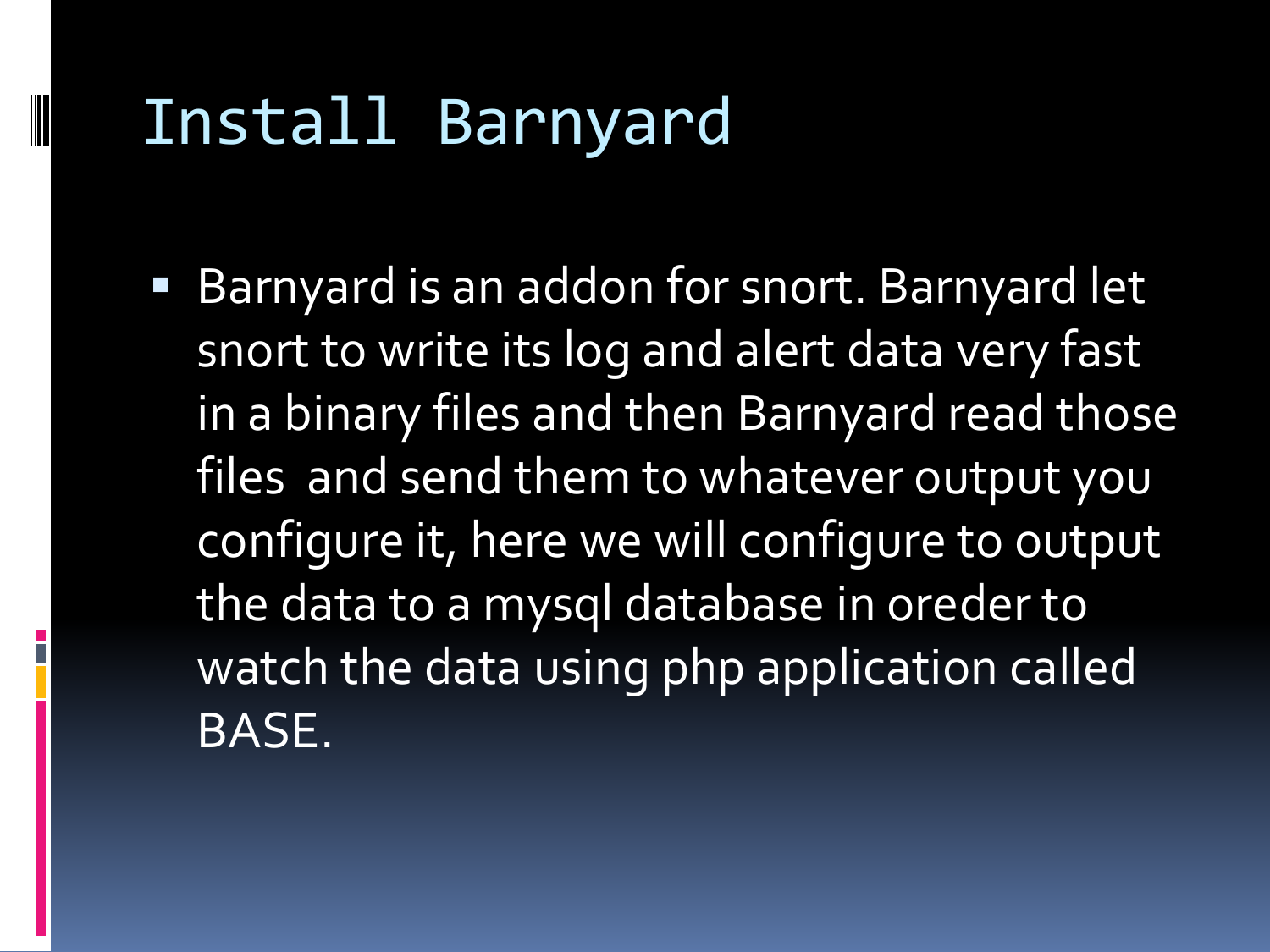# Prerequisite

#### **Snort**

E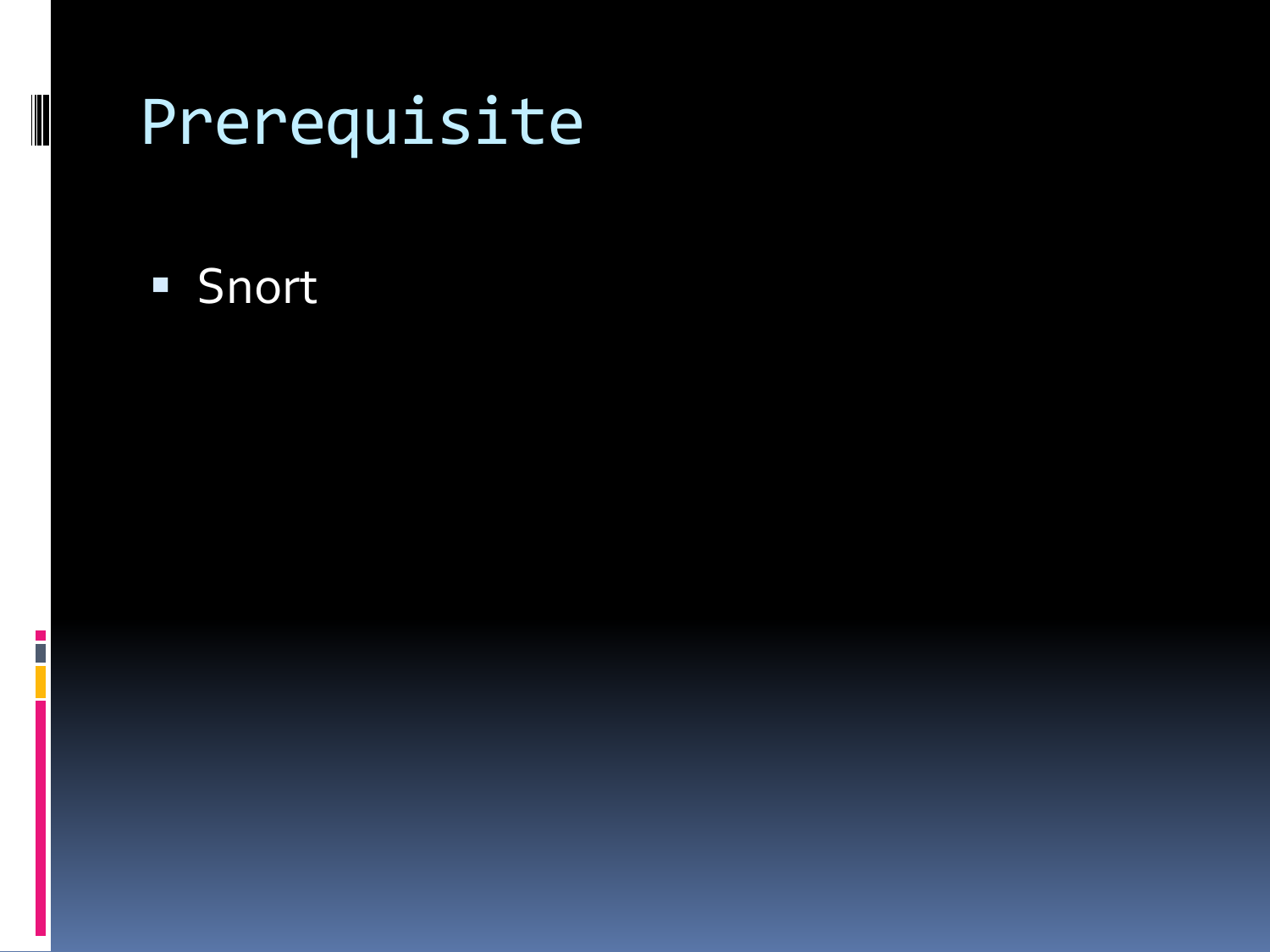### **Install MySQL**

yum install mysql mysql-devel –y

# Download Barnyard

cd /usr/local/src/snort wget [http://www.securixlive.com/download/barnyard2/barnyard2-](http://www.securixlive.com/download/barnyard2/barnyard2-1.9.tar.gz) 1.9.tar.gz

### ■ Extract Barnyard

tar zxvf barnyard2-1.9.tar.gz cd barnyard2-1.9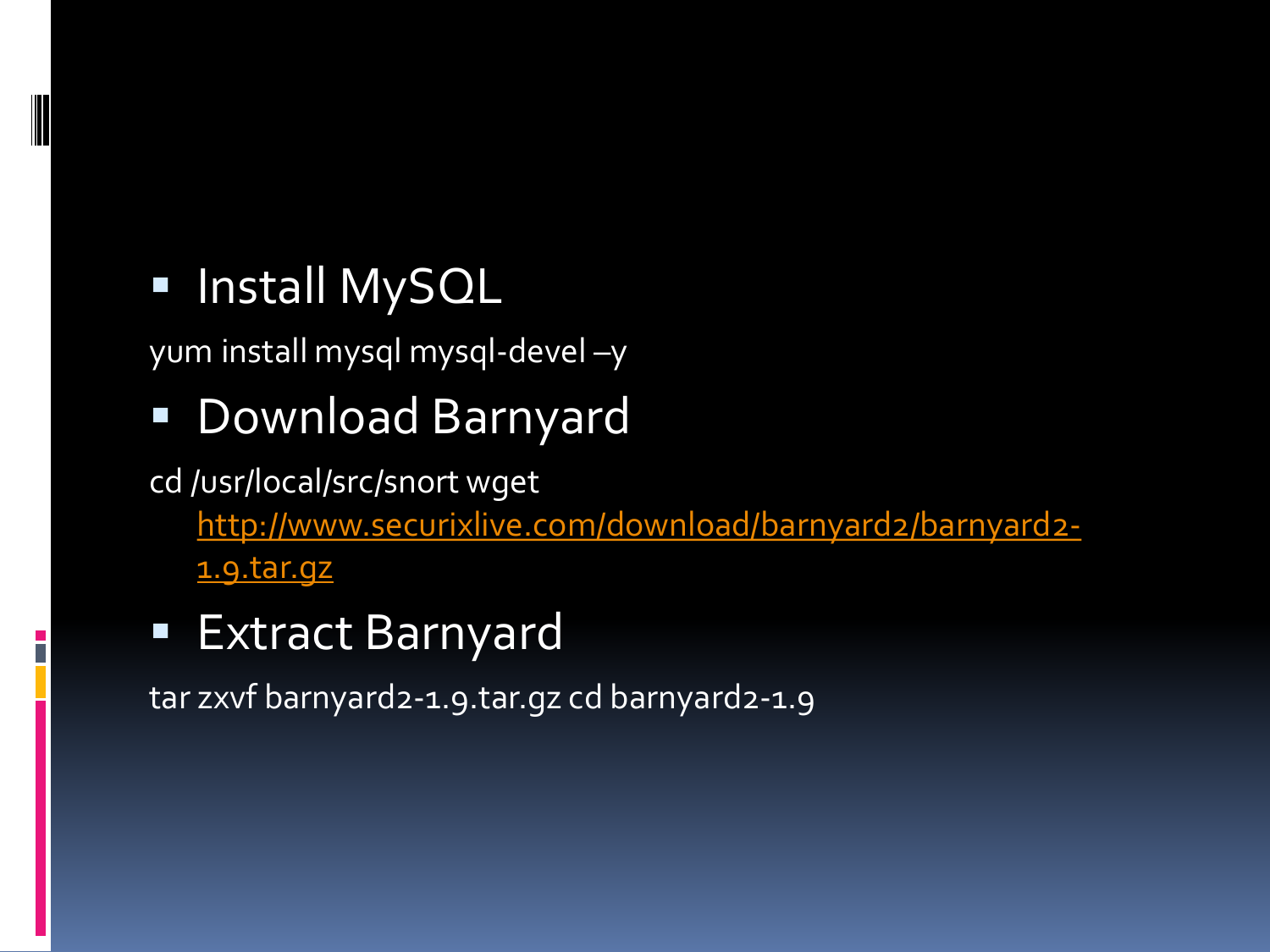# Configure Barnyard

On i386 system

./configure --with-mysql --with-mysql-libraries=/usr/lib64/mysql

# Install Barnyard

make && make install

# Configure Barnyard start script to run at startup

cp rpm/barnyard2 /etc/init.d/ chmod +x /etc/init.d/barnyard2 cp rpm/barnyard2.config /etc/sysconfig/barnyard2 chkconfig --add barnyard2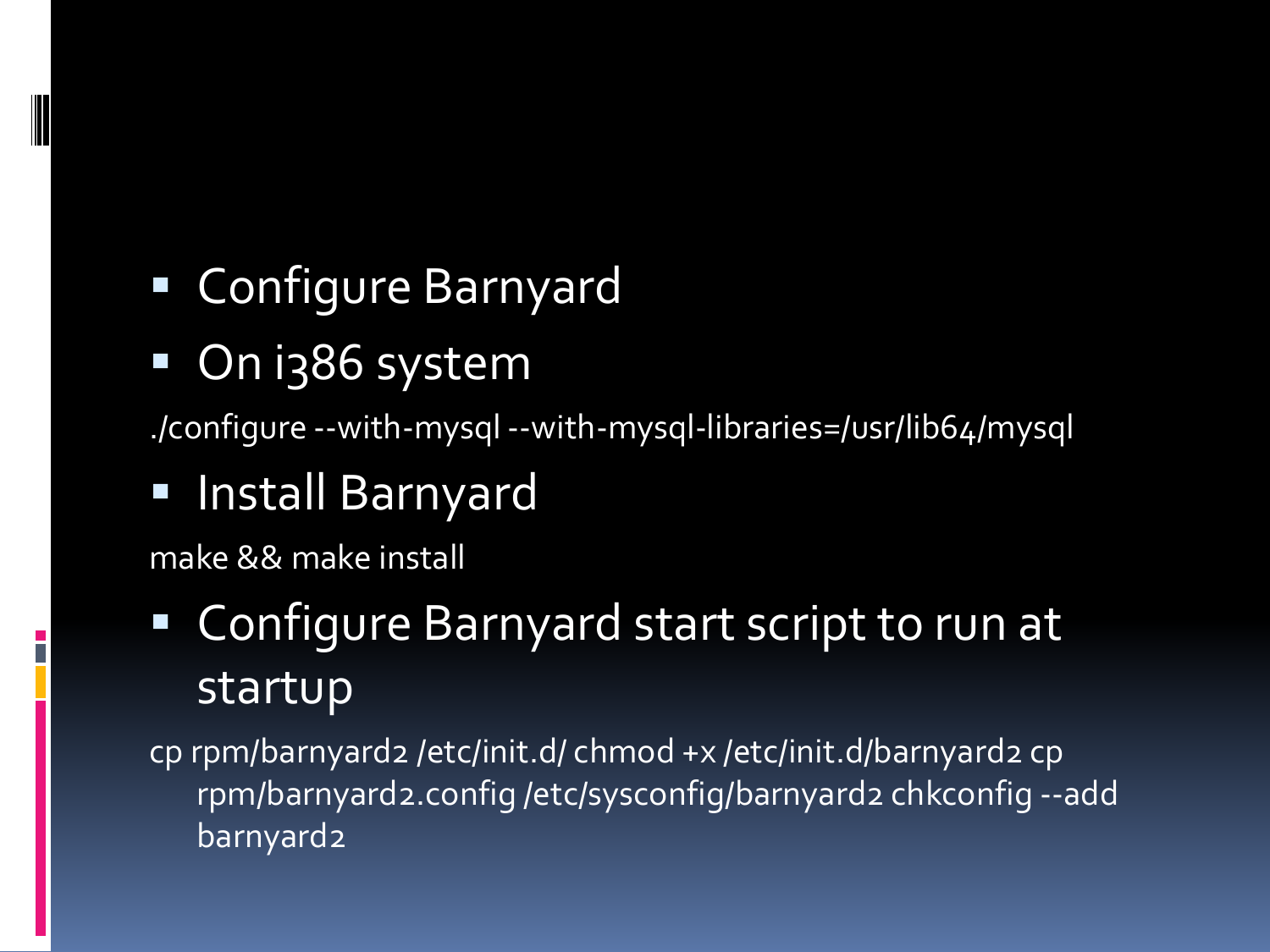# • Create links for Barnyard files and create archive directory

- In -s /usr/local/etc/barnyard2.conf/etc/snort/barnyard.conf In -s /usr/local/bin/barnyard2 /usr/bin/ mkdir /var/log/snort/etho/archive/
- Change barnyard running time and change -L to -I in barnyard2 startup script on "BARNY OPTS=" line

vi /etc/init.d/barnyard2

... # chkconfig: 2345 70 60 ... BARNYARD\_OPTS="-D -c \$CONF -d \$SNORTDIR/\${INT} -w \$WALDO\_FILE -I \$SNORTDIR/\${INT} -a \$ARCHIVEDIR -f \$LOG\_FILE -X \$PIDFILE \$EXTRA\_ARGS" ...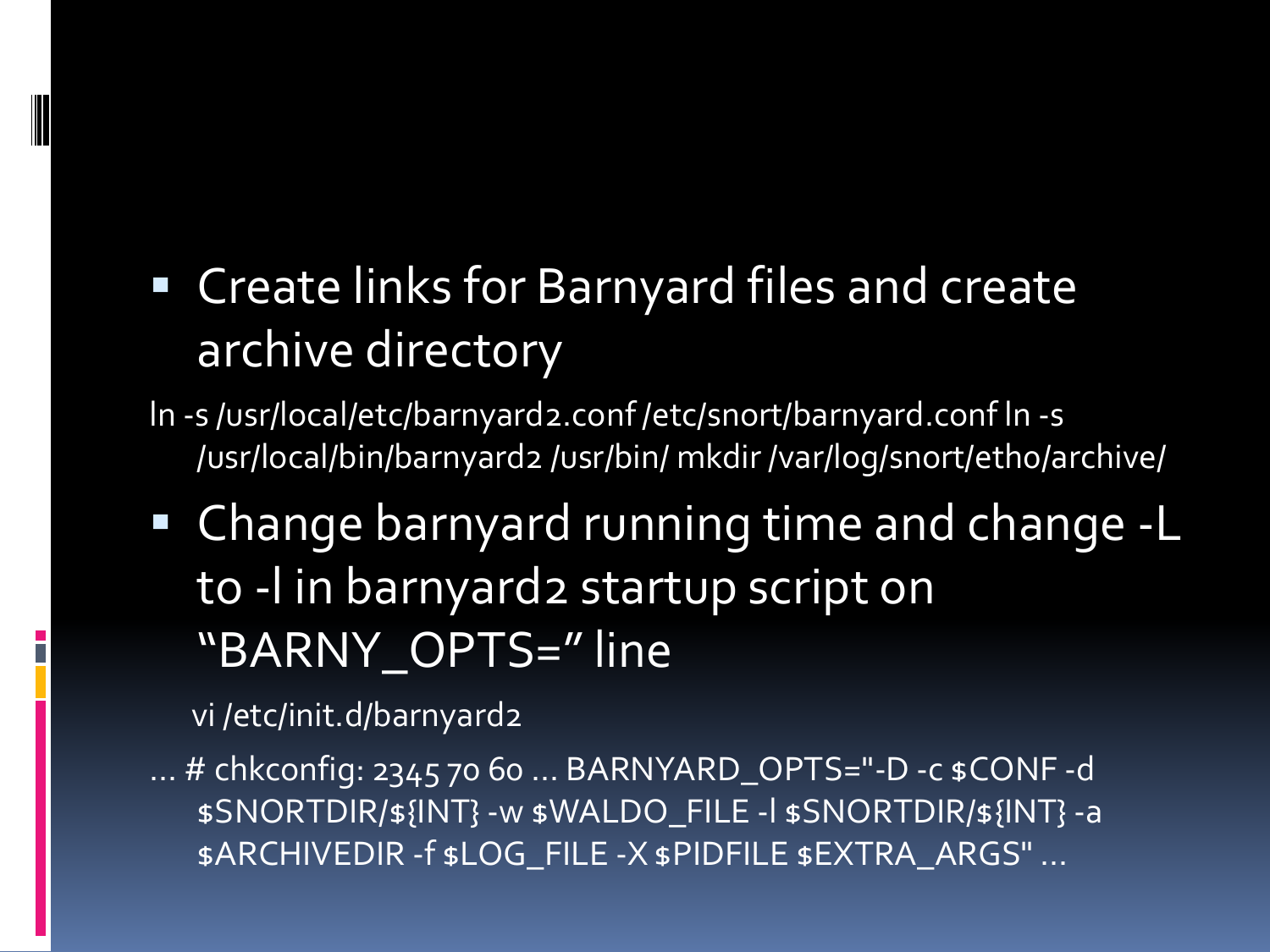# **Edit LOG\_FILE variable in Barnyard sysconfig** file

vi /etc/sysconfig/barnyard2

... LOG\_FILE="snort.log" ...

**Start Snort and Barnyard** 

service snortd start

service barnyard2 start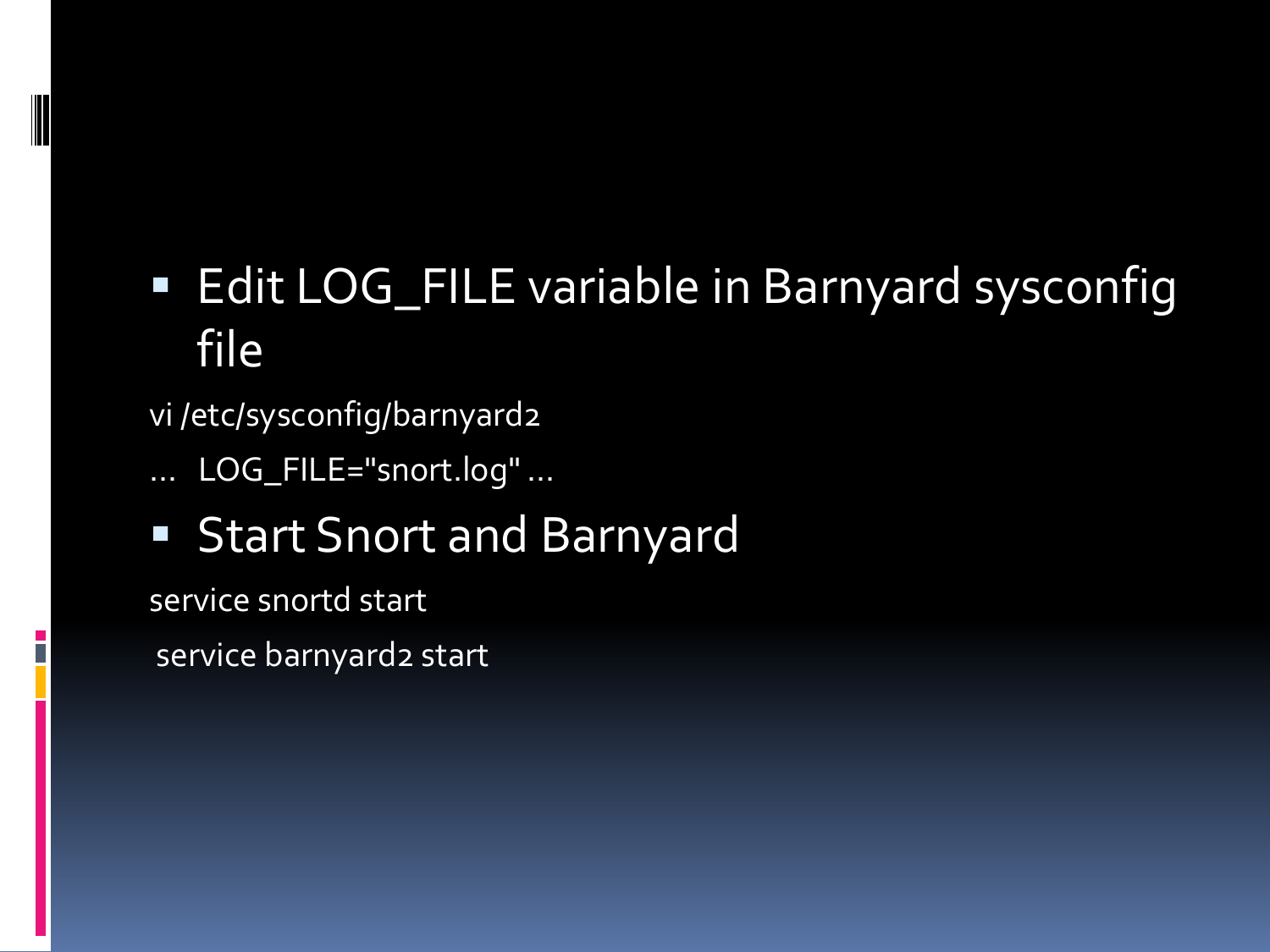# Installation Snorby

**Snorby is a frontend application for Snort.** Snorby let you check and analyze your Snort events and alerts from a web browser.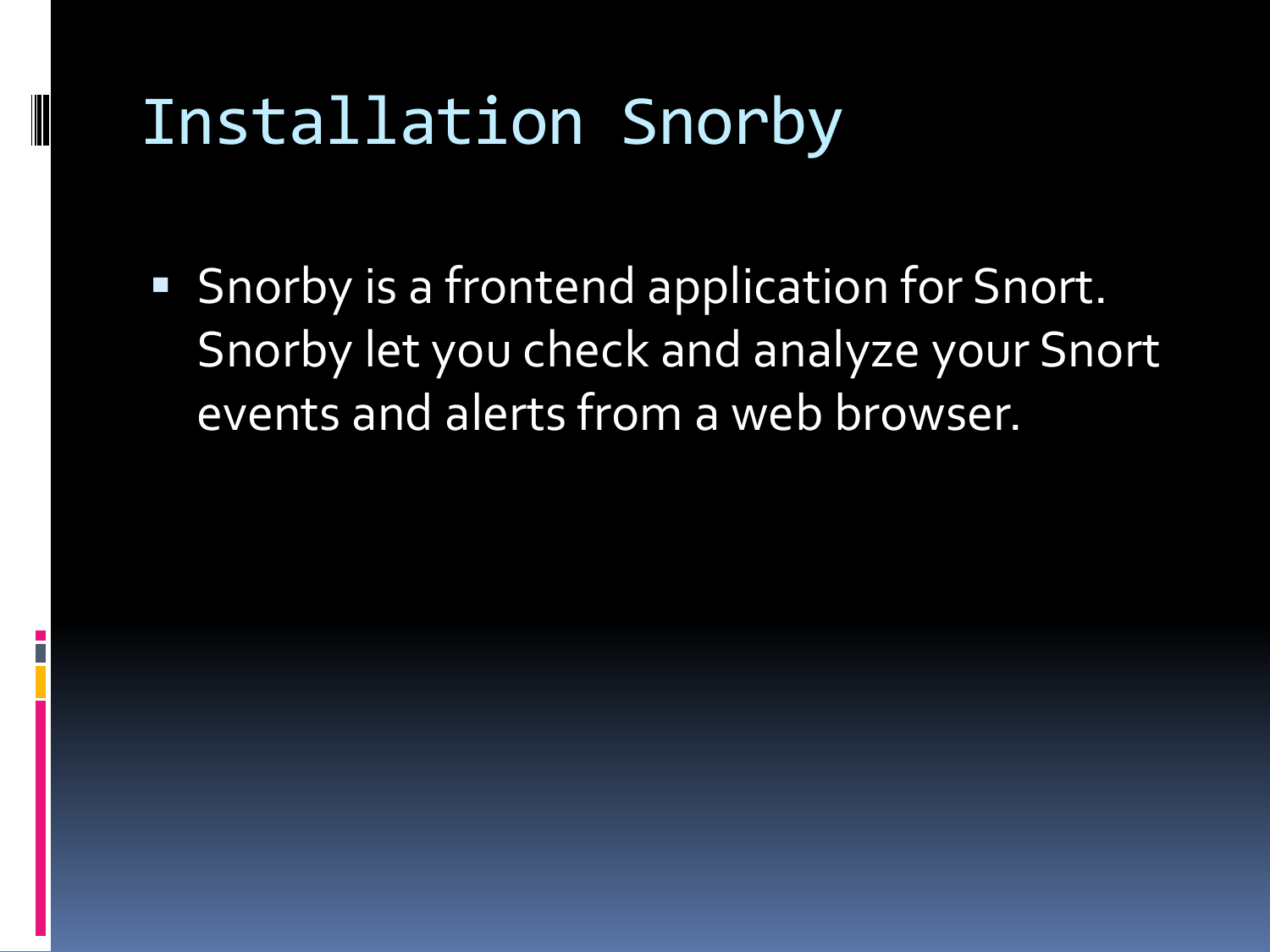# Prerequisite

**Snort** 

i<br>T

Barnyard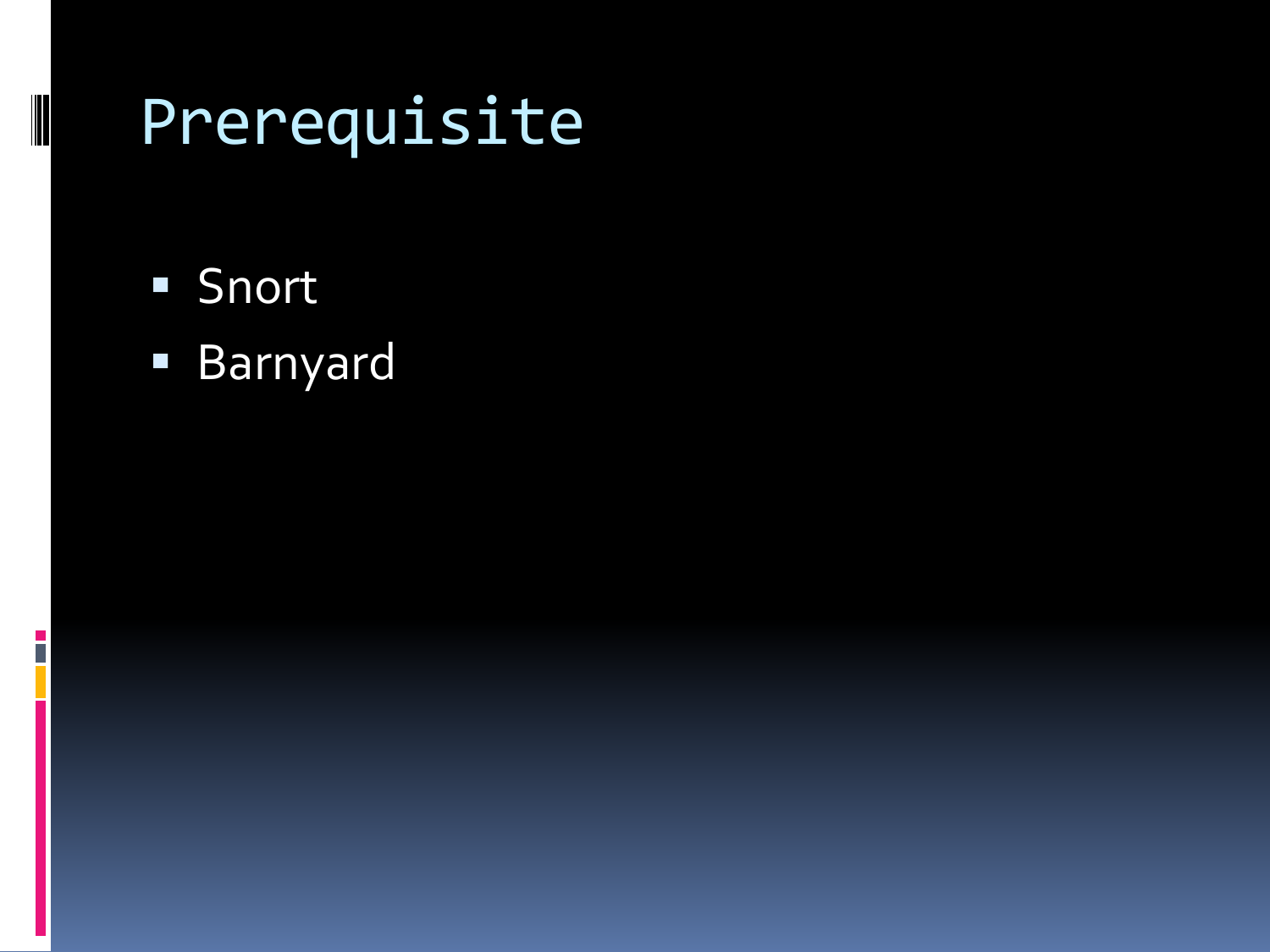# Install apache and prerequisite packages

yum install libyaml-devel httpd git imagemagick ImageMagick-devel libxml2-devel libxslt-devel gcc-c++ curl-devel httpd-devel apr-devel apr-util-devel –y

# **Download and install Ruby**

- cd /usr/local/src/snort wget http://ftp.ruby-lang.org/pub/ruby/1.9/ruby-1.9.3-p194.tar.gz tar xvzf ruby-1\* cd ruby-1\* ./configure && make && make install
- **Install openssl extension**

cd ext/openssl/ ruby extconf.rb make && make install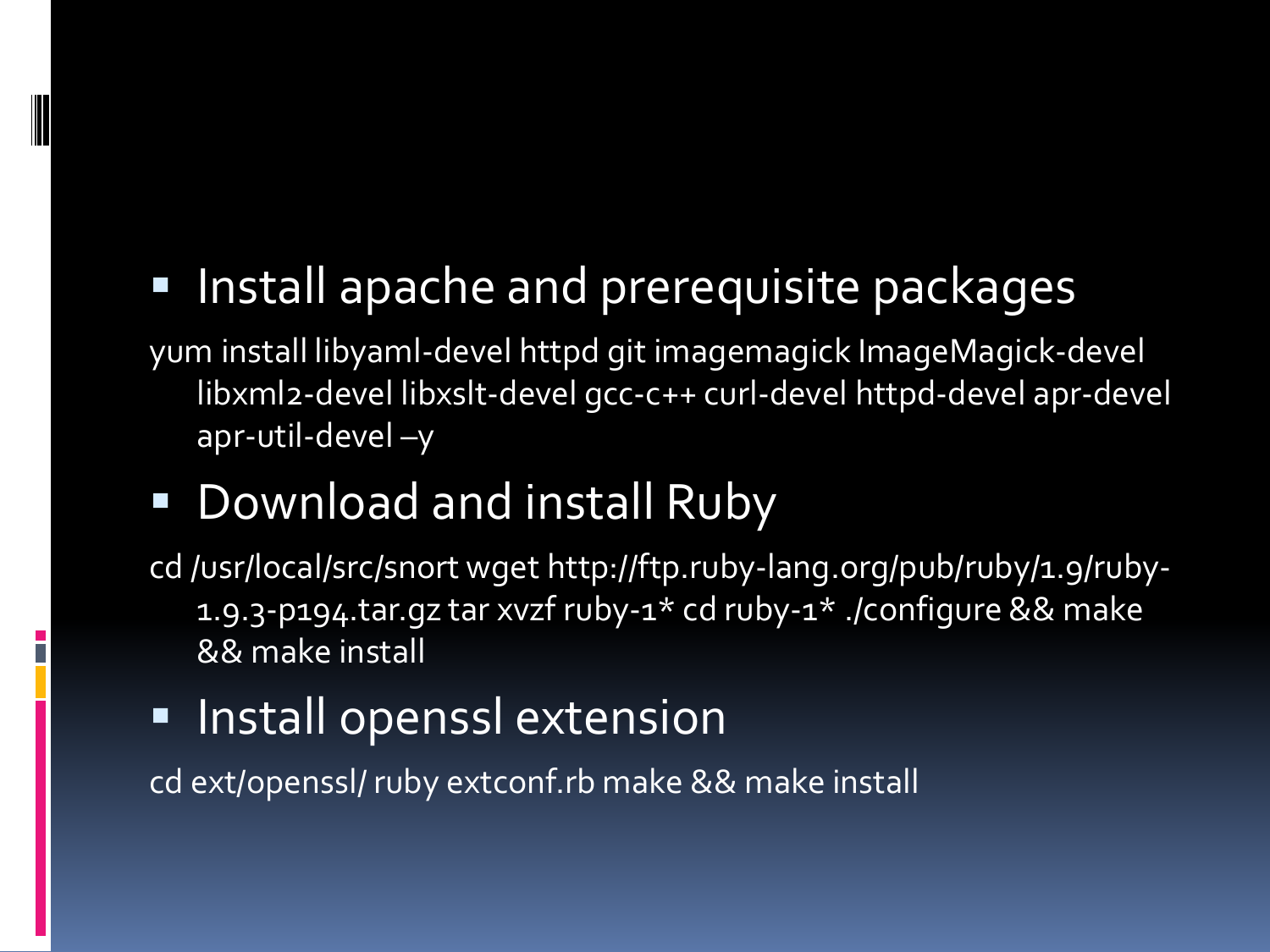## Install gem dependencies

gem install thor i18n bundler tzinfo builder memcache-client rack racktest erubis mail rack-mount rails gem install rake --version=0.9.2 gem uninstall rake --version=0.9.2.2

# Download and install wkhtmltopdf

#### cd /usr/local/src/snort wget

http://wkhtmltopdf.googlecode.com/files/wkhtmltopdf-0.11.0\_rc1 static-i386.tar.bz2 tar jxvf wkhtmltopdf-0.11.0\_rc1-statici386.tar.bz2 mv wkhtmltopdf-i386 /usr/local/bin/wkhtmltopdf chown root:root /usr/local/bin/wkhtmltopdf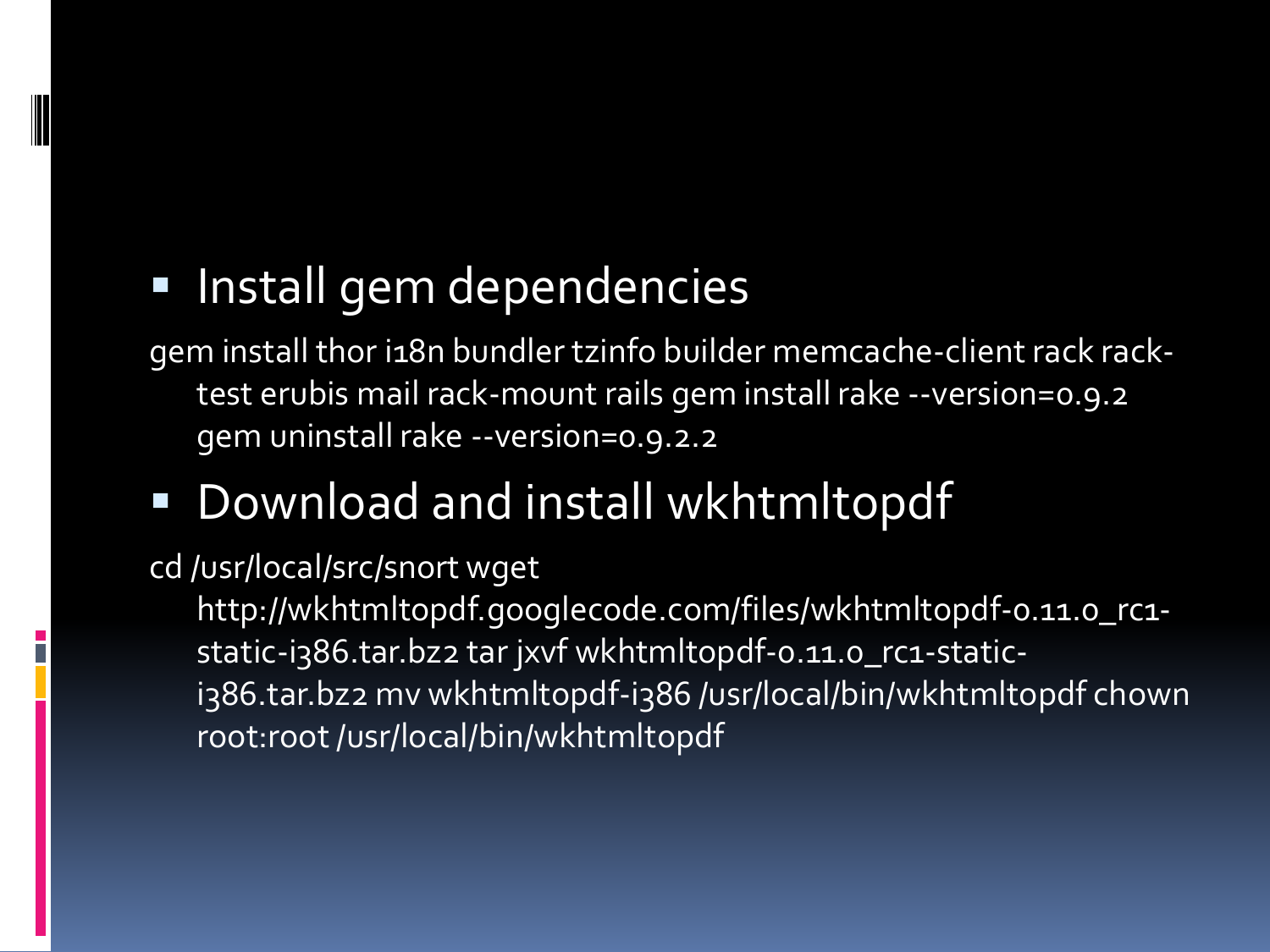# Download and configure snorby

- cd /var/www/html/ git clone http://github.com/Snorby/snorby.git cd /var/www/html/snorby/config/ cp database.example.yml database.yml cp snorby\_config.example.yml snorby\_config.yml chown -R apache:apache /var/www/html/snorby
- Set mysql root password

mysqladmin password humus

 Configure snorby database username and password

vi database.yml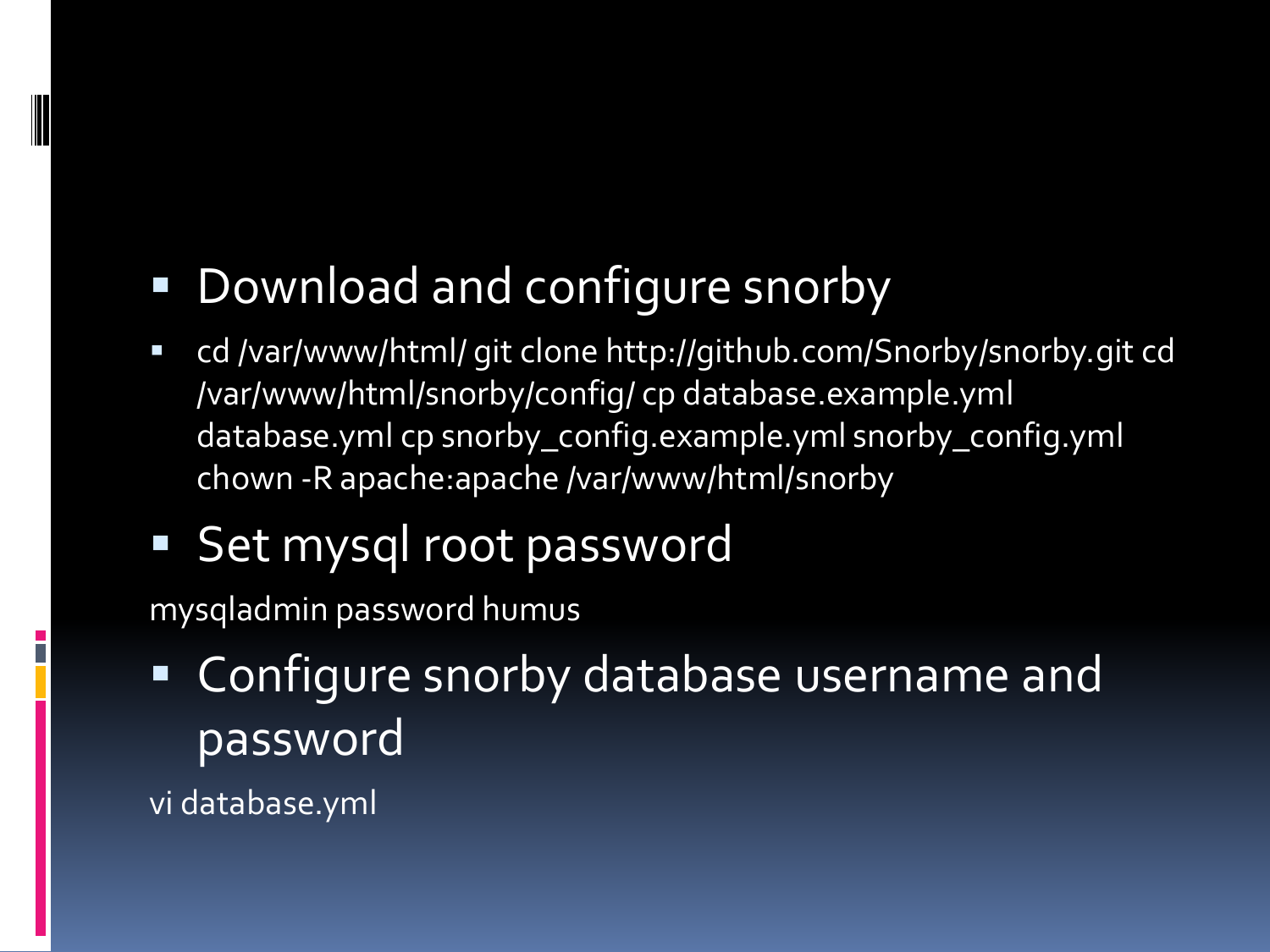.... snorby: &snorby adapter: mysql username: root password: humus host: localhost ...

# **Install Snorby**

cd /var/www/html/snorby bundle install --deployment rake snorby:setup

# Configure Barnyard to output alerts to snorby database

vi /etc/snort/barnyard.conf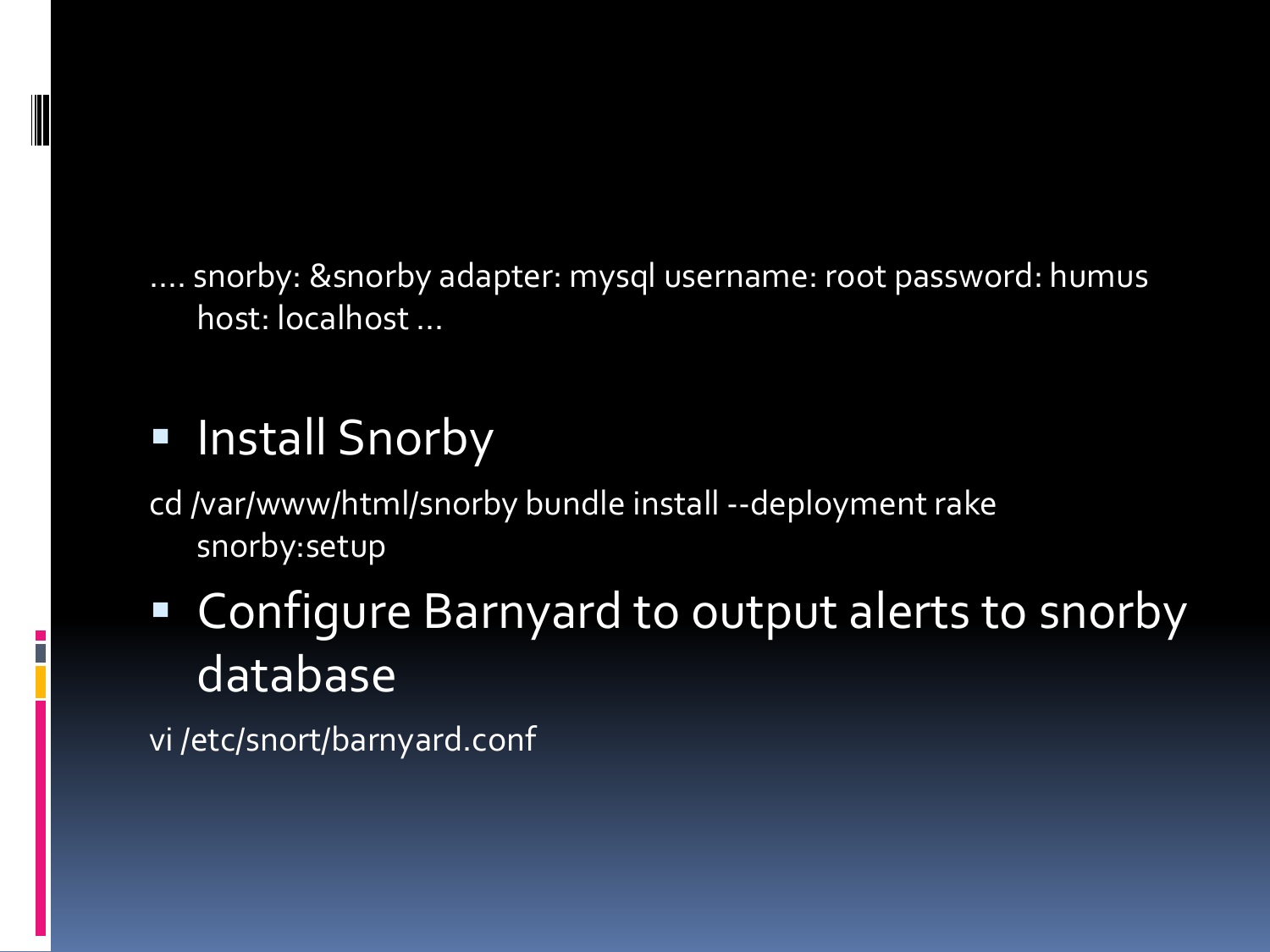### Restart Barnyard

service barnyard2 stop service barnyard2 start

# Install Passenger module for apache

gem install passenger cd /usr/local/lib/ruby/gems/1.9.1/gems/passenger-3.0.12/bin ./passenger-install-apache2-module

# Configure and restart apache

vi /etc/httpd/conf/httpd.conf